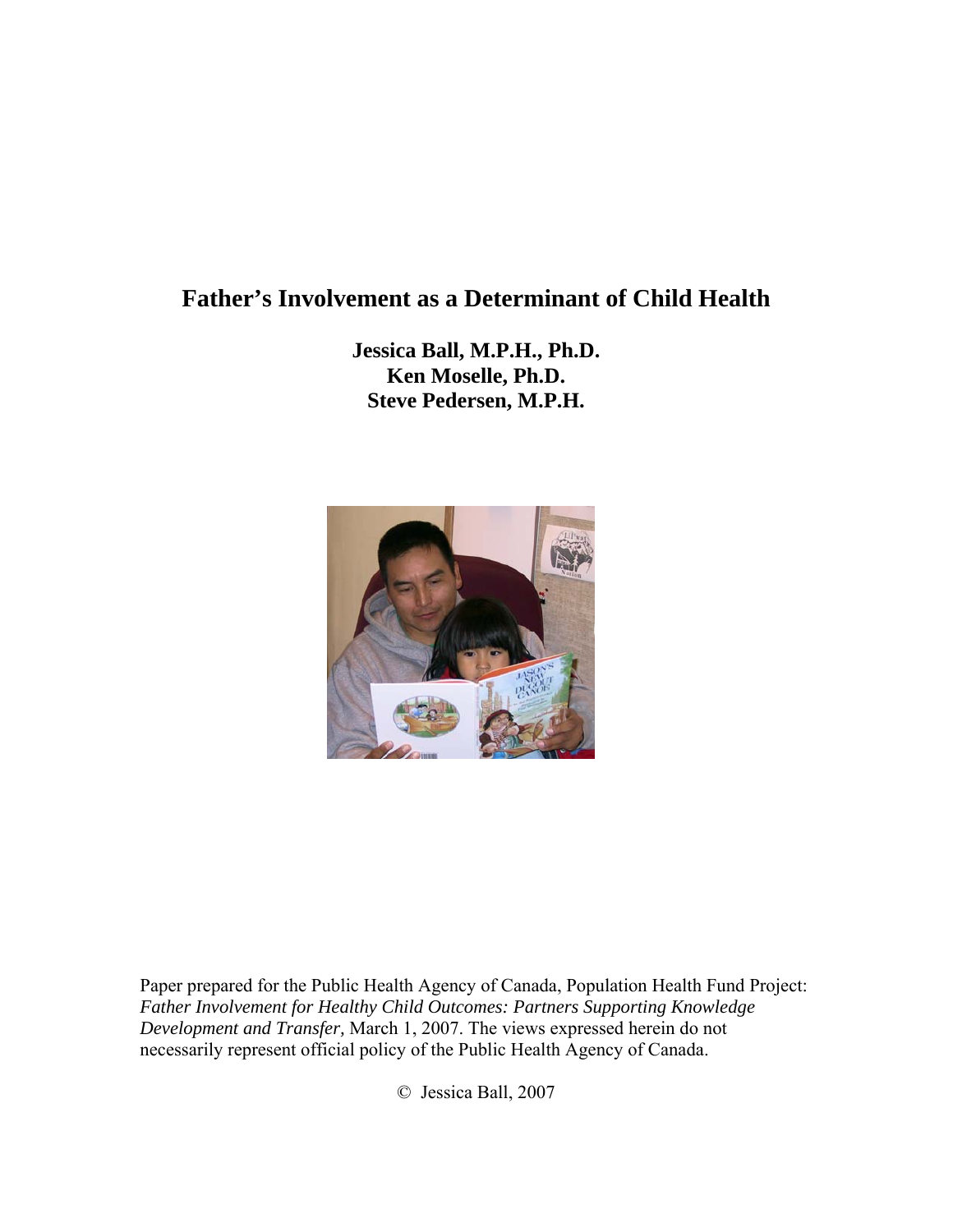# **CONTENTS**

| <b>Executive Summary</b>                                                                                                                                                                                                                   | $\overline{2}$ |
|--------------------------------------------------------------------------------------------------------------------------------------------------------------------------------------------------------------------------------------------|----------------|
| Introduction                                                                                                                                                                                                                               | 4              |
| A salutogenic perspective                                                                                                                                                                                                                  | 5              |
| Defining constructs                                                                                                                                                                                                                        | 6              |
| Impacts of father's involvement on child development and father well-being                                                                                                                                                                 | 7              |
| Linking father's involvement to determinants of health                                                                                                                                                                                     | 8              |
| Expanding assessment of father's instrumentality in pathways to child health                                                                                                                                                               | 13             |
| Theoretical frameworks<br>Bronfenbrenner's ecological systems theory<br>Hertzman's social aggregation model<br>Family pathways to child health (Schor and Menaghan)<br>Wadsworth's model of accumulated risk to health from family sources | 14             |
| Research review<br>Search approach<br>Peer-reviewed literature<br>Non-refereed, informally published literature<br>Key informants<br>Fatherhood and/or men's health websites<br>Summary of research evidence                               | 18             |
| A conceptual framework for future research                                                                                                                                                                                                 | 29             |
| Conclusion                                                                                                                                                                                                                                 | 32             |
| References                                                                                                                                                                                                                                 | 33             |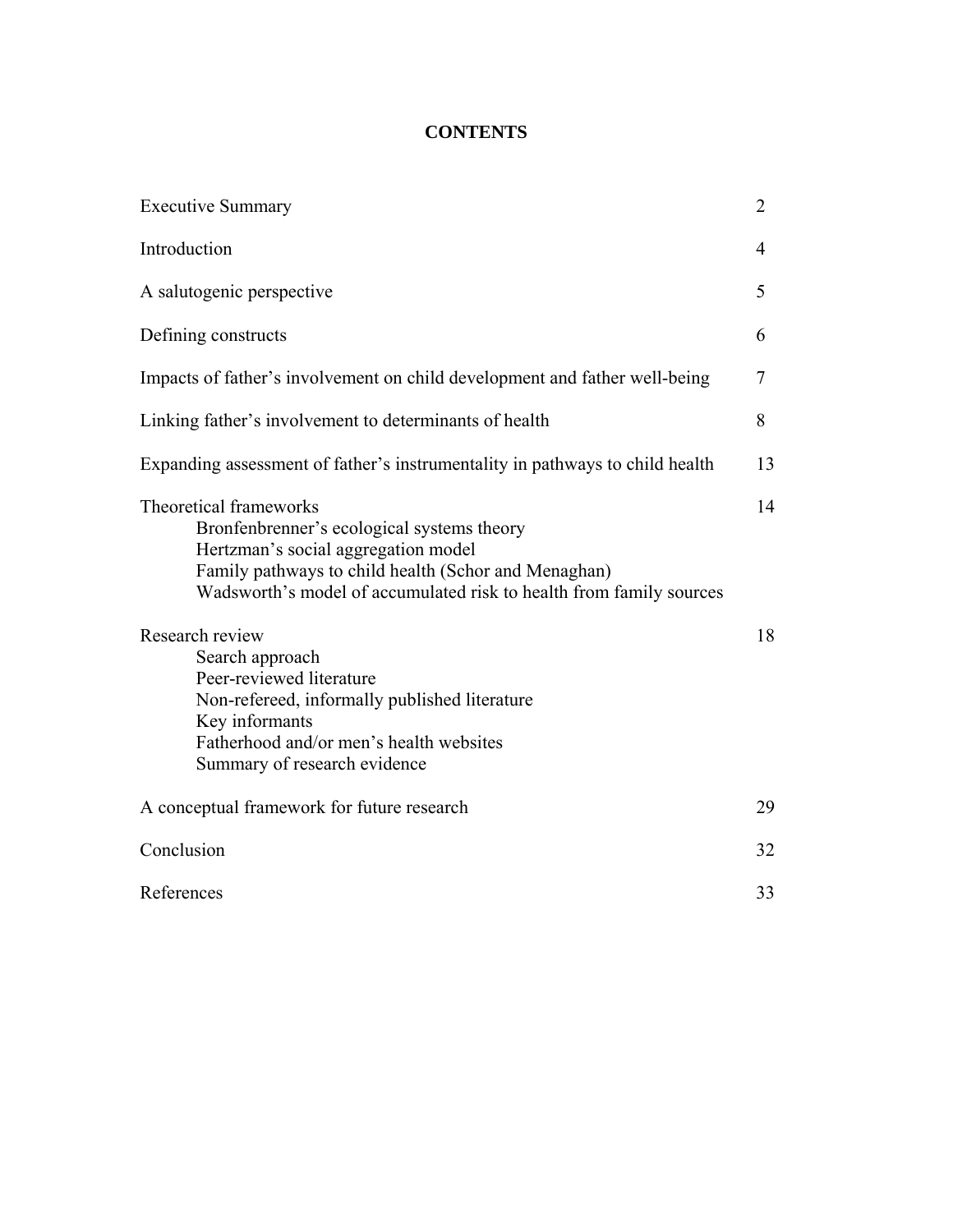#### **Father's Involvement as a Determinant of Child Health**

**Jessica Ball, M.P.H., Ph.D. Ken Moselle, Ph.D. Steve Pedersen, M.P.H.** 

#### **Executive Summary**

This report explored the question: What are the theoretical and empirical foundations for justifying investments in promoting and reinforcing positive father's involvement as indirect investments in children's health?

One objective of this report is to bring forward some possible conceptual frameworks for generating hypotheses about how fathers may contribute to children's health. A second objective is to bring some research evidence to bear on hypothesized links between variables that make up the framework. A third objective is to stimulate thinking about a research agenda that could tease out the impacts of father's involvement on children's health and development using a broad model that encompasses indirect as well as direct contributions that combine to produce children's health and well-ness. Ultimately, the goal is to animate discussion and a program of focused research that will advance understandings of how fathers contribute to children's health, even when they may have little direct involvement in caring for a child. This 'big picture' perspective will then provide a justification for calling for greater recognition and support for the roles of fathers in children's health.

A large body of evidence has shown clear associations between mothers' health, education, and maternal behaviour on children's well-being. But what about father's roles in shaping children's development and influencing their health? And does fathering contribute to men's overall well-being? This report highlights research that has demonstrated an array of impacts that father's involvement can have on fathers' wellbeing and children's development and health outcomes. A search of available data bases came up short on evidence of direct links between father's involvement and children's health in terms of injury, morbidity, and mortality.

This report argues that some of the most important ways that fathers may contribute to child health may be indirect and work through the environment in which the child grows and develops, rather than directly through father-child interactions. A tentative conceptual framework is offered to suggest many indirect contributions that fathers may make to their children's health, for example, by generating family income, maintaining a home, providing transportation, social networking, and role modeling in the community. These contributions are crucial from an ecological perspective on the determinants of health, such as the widely theorized, but under-deployed, population health model that encompasses the multiple social and environment, as well biological, determinants of health. Thus, father's contributions to child health may be underestimated because they are be indirect and as such they are harder to measure than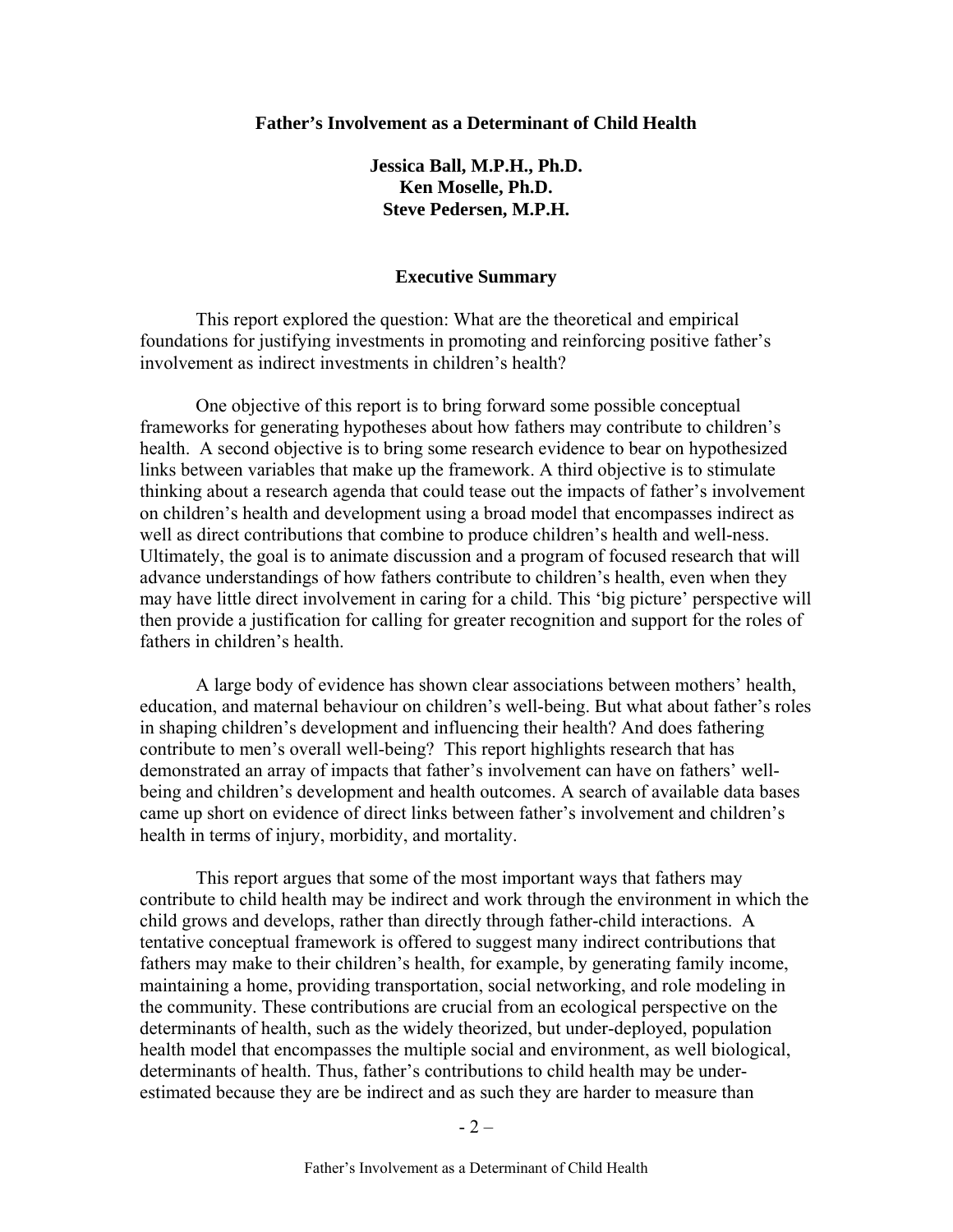parental behaviours that involve direct interactions with a child. Also, it is harder for health policies and programs, which typically have a narrow mandate based on a narrow conceptualization of inputs to health and child development, to intervene at the 'indirect' level where men are often making their most important contributions or facing the greatest challenges.

Future research seeking to establish an evidence-base for investments in fathering should be guided by a broad, ecological conceptualization of the determinants of health that includes domains where men are most likely to have significant agency or face significant obstacles that influence the conditions for health and wellness of all family members. This report provides a conceptual rationale for policies and programs that recognize and encourage a wide array of ways that men may demonstrate caring for their children's health and well-being, and diverse pathways for facilitating men's contributions to family health.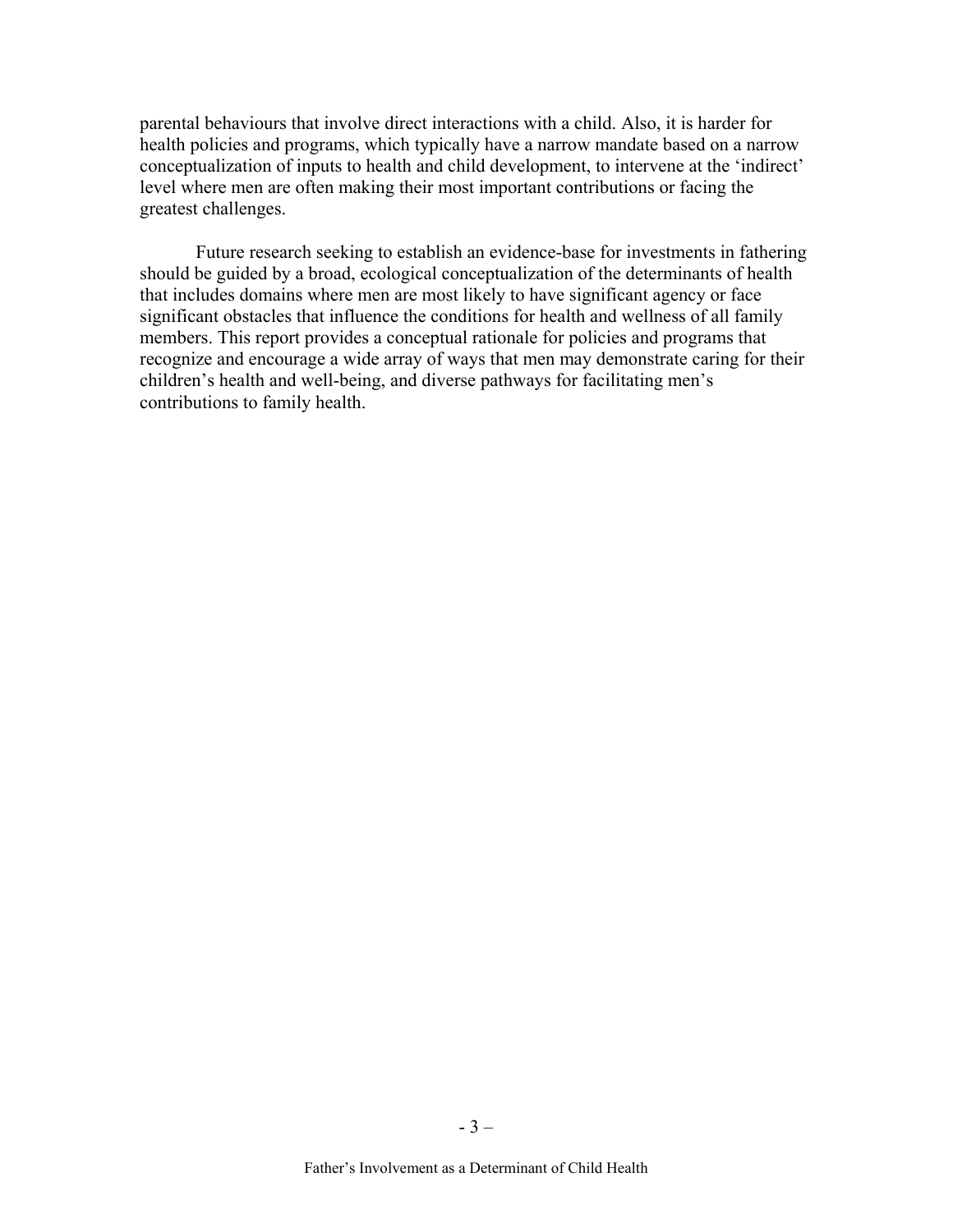#### **Introduction**

Most investigators engaged in understanding fathers' roles in family life assume that positive father's involvement contributes to child and family well-being. However, the idea that promoting positive father's involvement could be an effective strategy for promoting child health is not yet a strongly held view in public health policy, health promotion and education, child and family services, including child welfare policy and practice, or in medicine. These fields continue to be dominated by a focus on positive mother's involvement as the critical link to child health and development – a view that might be characterized as a *'mothercentric'* perspective or bias.

This report offers an assessment of the strength of current research evidence supporting a view that father's involvement plays a significant role in determining child health outcomes. A synthesis of evidence supporting this view would provide a rationale and direction for social and health policy reforms to encourage, enhance, and reinforce father's involvement with their children.

There is a growing research literature that has attempted to tease out the relative contributions that fathers make to outcomes for children. Within this body of work, evidence is accumulating in support of a hypothesized role of father's involvement in determining certain aspects of children's development. The impact of father's involvement specifically upon child health outcomes is less well established.

Reflecting on the current state of knowledge, it appears that the possibility of *direct* effects of father's involvement on child health have been under-investigated in health and family studies. At the same time, possible *indirect* contributions that fathers can make to child health remain under-conceptualized and have yet to be explored through multi-level, multivariate research informed by an ecological or holistic view of the determinants of health.

Research on child health outcomes has tended to be narrowly focused on direct, often material or biological inputs to health, while measures of health have tended to restricted to mortality, morbidity, and injuries. This could be characterized as a *'medical model'* perspective or bias about what determines a child's mortality, morbidity, and general well-being.

Alternatively, approaches to understanding how fathers can contribute in important ways to children's health need to be based on theoretical models linking health to a broad array of ecological determinants of health. Thus, the quality of a child's experiences during their formative years is related to a child's environment. The quality of the child's environment is affected by such factors as the family income, the availability of social support for the child and the family unit, the availability of opportunities to become literate and to explore the environment, the quality of interactions among family members including such characteristics as affection, violence, guidance and discipline, and so on. In order to establish a rationale for investments in father's involvement, research is needed that is guided by a conceptual framework that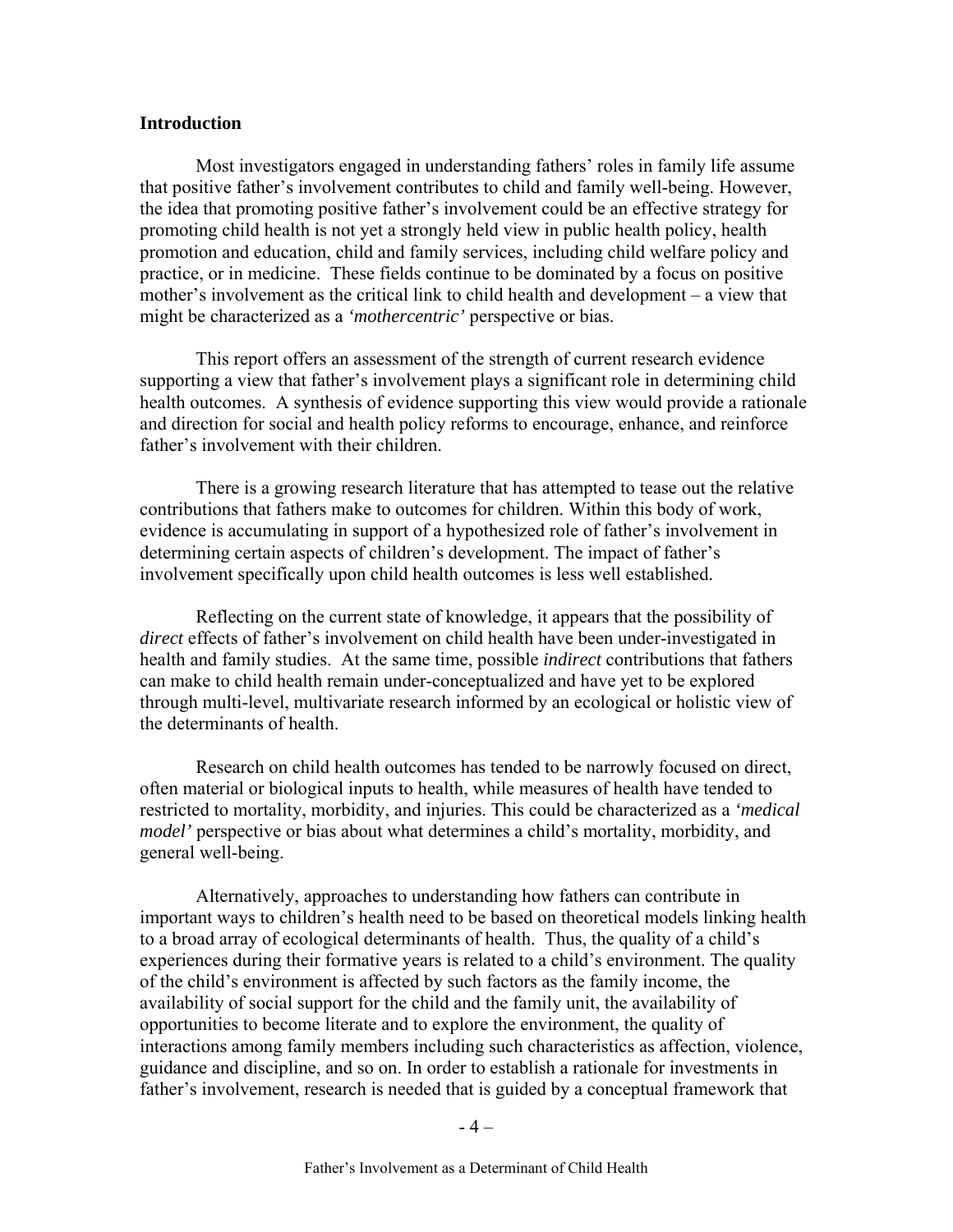embraces the indirect and reciprocally causal effects of father's economic contributions, cultural teachings, efficacy in generating social support for the family unit, and other indirect determinants of health.

### **A salutogenic perspective**

The current exploration was aimed at understanding the contributions of father's involvement, rather than father's absence, to child health outcomes. It seems probable that one of the reasons why there is so little research exploring the contributions of father's involvement to child health is that the field of father studies has been preoccupied with measuring the effects of father's absence. There now is a large literature on the effects of single parenting on child development, and more specifically on the effects of father absence on child development. Taken as a whole, this body of research suggests that children raised in single parent families are vulnerable to suboptimal developmental outcomes. For example, research shows that, as a group, they are twice as likely to drop out of high school, twice as likely to have a child before they are 20 years old, and one and a half times as likely to be unemployed in their late teens and early twenties (McLanahan & Sandefur, 1994). They are also more likely to become single parents themselves or parenting outside of a marriage (Booth & Crouter, 1998).

The development of measures of father's involvement, in addition to measures of the impacts of father's absence, has been a necessary step towards a program of research that will uncover the effects of varying qualities and amounts of father's involvement on family functioning and on child health and development outcomes. In a recently published volume on measuring father involvement, Evans has commented on this.

"…father involvement was never really measured at all. Across all fields of relevant science, family process was measured by mother-child interaction, family systems analysis, or some other global measure of family process. No attention was given to father-child interaction because there was no evidence that father involvement was important in explaining child well-being or development. We thought that the most important thing a father could do was to support the mother and that mothers could provide whatever information we needed about that support. In addition, it was too difficult and too expensive to include fathers in research designs. As a result, we were left with a heritage that predicated research on family structure, in which fathers were noted primarily by their absence; on a family system, in which fathers were studied but scant attention was paid to child well-being or development." (Evans, 2004, p. x).

Progress in measuring father involvement is a necessary precursor to understanding the effects of father involvement. Optimistically, measurement of father's involvement is currently undergoing an evolution similar to the current evolution of health measures, which historically were measures of death. While there are benefits to approaching understandings of health through an understanding of the causes of death, there is so much more to discover through a focus on why people are healthy rather than why people die. Similarly, studies focusing on divorce or single parenthood have not contributed substantially to understanding how positive father's involvement changes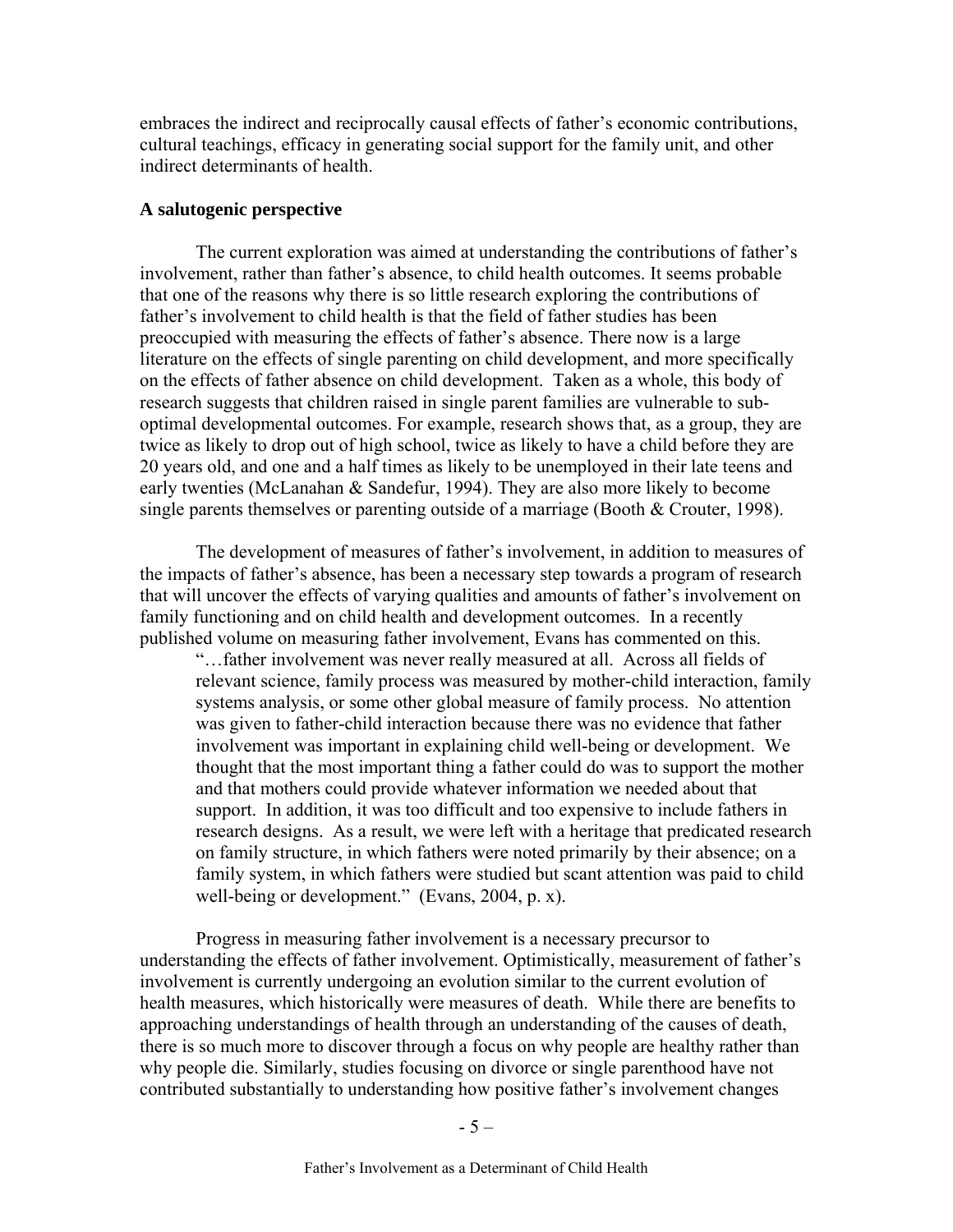outcomes for children or for other family members (including fathers themselves). The current review of the research literature did not seek to identify and review studies showing what can happen to children when fathers are not present in the family; rather, the aim was to document evidence of contributions fathers can make when they are positively involved with their children.

### **Defining constructs**

Related to measurement challenges, the most basic question in exploring the relationship of father's involvement to children's health is how to conceptualize and operationally define the constructs of 'father's involvement' and 'child health.' These are not matters of consensus.Father's involvement involves the quantitative and qualitative dimension of father's engagement with their biological or custodial children. The measurement (or lack thereof) of father involvement has historically been a barrier to studying the roles and influences of fathers in child and family development. Often father's involvement has not been examined separately from 'parents' involvement. When father's involvement has been a distinct focus, it has often been measured using vague proxy's based on recall, such as adolescents' or adults' recollection of father-child conflict, or global ratings of father or child 'satisfaction' with the father-child relationship. Improving measures of father involvement and the use of these measures has been the focus of considerable efforts in recent years (Day & Lamb, 2003).

Child health and child development are global concepts with a multitude of possible indicators and ways of measuring these. For many years, child survival and morbidity rates were the primary indicators of 'child health.' School readiness and academic achievement have often been considered suitable as proxies for characterizing 'child development.' Scores on depression or anxiety scales have often been used as indicators of 'psychosocial adjustment' or 'well-being.' Recently, definitions of health have expanded to include an individual's capacities to be productive and to enjoy life, while definitions of 'development' now encompass such dimensions as social competence, affective engagement, creativity, and resilience.

Accompanying the elaboration of more holistic concepts of health, scholars and policy makers focused on families are increasingly subscribing to understandings of health as multiply and reciprocally determined by a broad array of biological and nonbiological factors. For example, the World Health Organization (WHO) defines health as "…a state of complete physical, mental and social well-being and not merely the absence of disease or infirmity…" (WHO, 1948). Though the term 'well-being' is not defined, it has been suggested elsewhere that well-being is "...a broader [than health] set of conditions related to one's sense of dignity, security, and mastery in particular settings..." (Earls & Carson, 2001).

Holistic definitions of health and health determinants significantly expand possibilities for exploring the impacts that father's involvement can have on children's health. Given broad definitions of health, it could be argued that there is enough evidence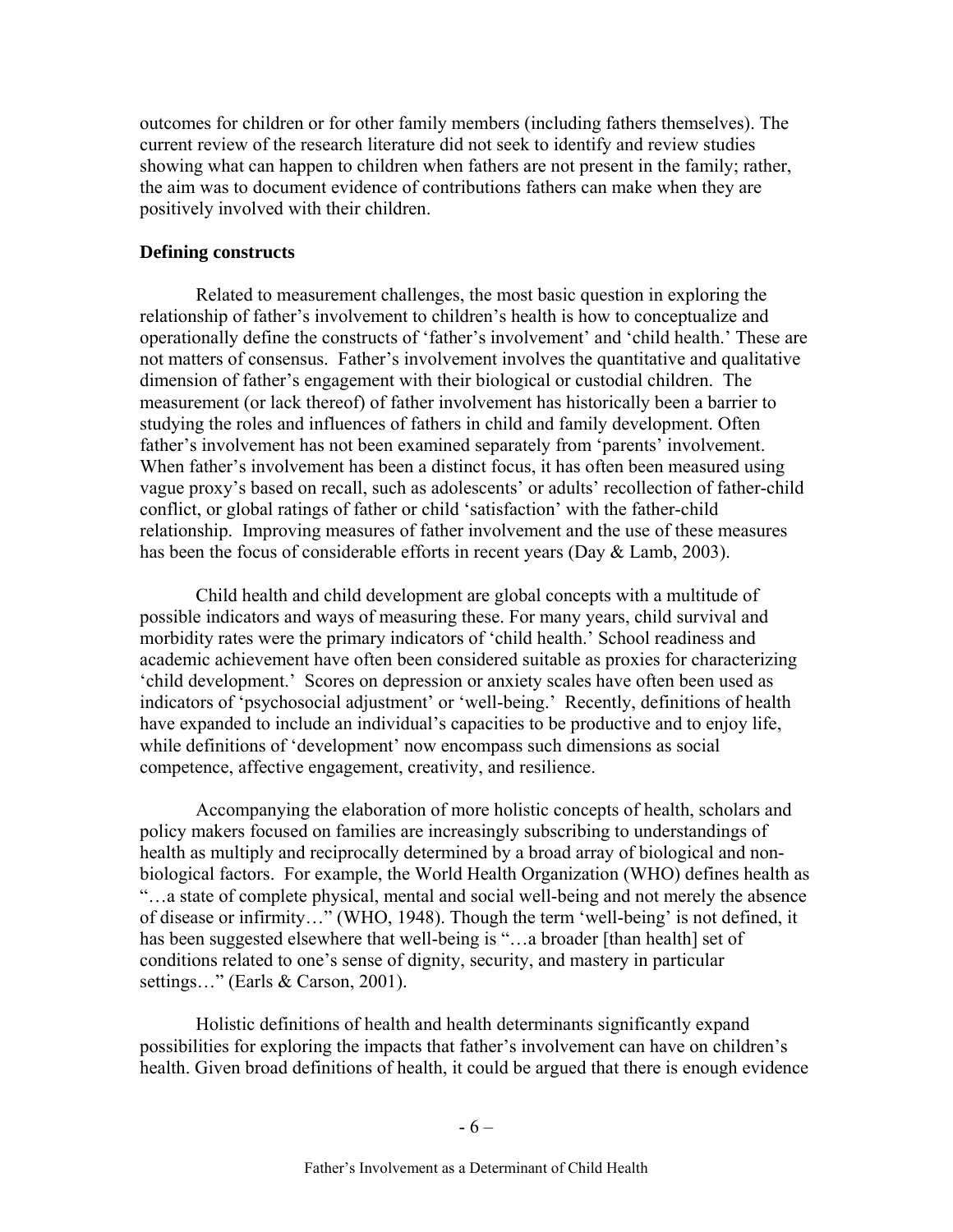from research to claim that father's involvement affects several dimensions considered to be indicators of, or contributory to, child health.

### **Impacts of father's involvement on child development**

 Father's involvement is generally thought to have the potential to impact child development, child survival and health, and the child's emerging capacity to become an effect parent themselves for the next generation. Father's involvement has also been seen in some research to have salutogenic effects on aspects of father's health, father's selfdevelopment. Some research has also suggested that father's involvement is selfreinforcing; the more fathers are involved, the more satisfaction they report, the more they learn about being an effective father and having fun, and the more likely they are to sustain involvement with their child.



### **Figure 1. Outcomes Associated With Father's Involvement**

Proportionately more research effort has been aimed at assessing the impacts of father's involvement on child development, functioning and quality of life than on child health (Allen & Daly, 2002; Horn & Sylvester, 2002; Lamb, 2004). A summary of research findings by Allen and Daly (2002) identified a number of dimensions of child development that may be influenced by father involvement and father absence, as well as dimensions of fathers' well-being that may be impacted by father's involvement with his children. Key findings of this review of research are summarized in Table 1. It should be noted that there is also a body of research that has failed to show any relationship of father's involvement to indicators of child or father health or development (see for example Lamb, 2004).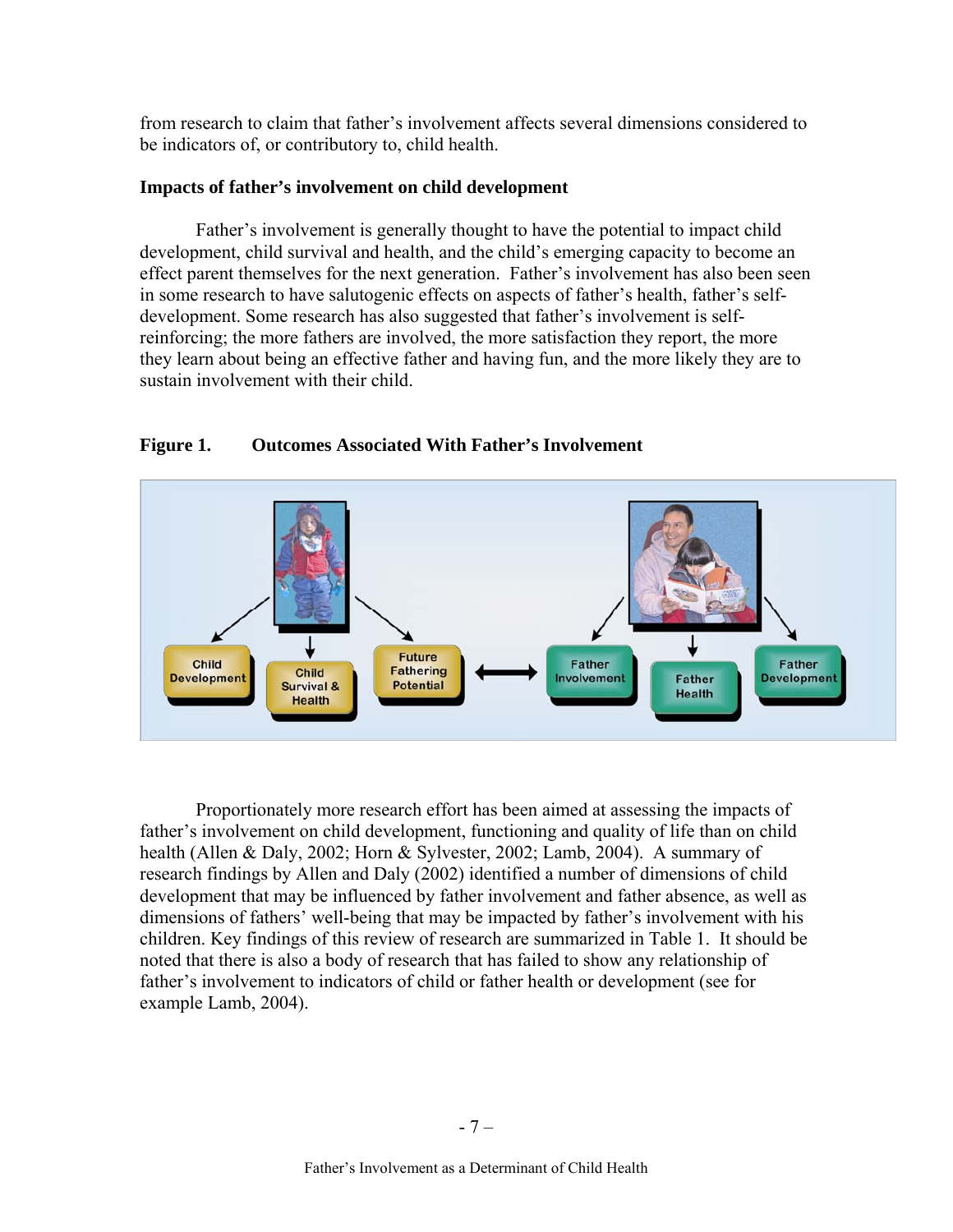| Table 1.                                                                    |  |
|-----------------------------------------------------------------------------|--|
| Dimensions of Child and Father Development Affected by Father's Involvement |  |

|                               | <b>Child Dimensions</b>       | <b>Father Dimensions</b>    |
|-------------------------------|-------------------------------|-----------------------------|
| Cognitive functioning         | Lower levels of depression    | Self-confidence             |
| IQ                            | Life satisfaction             | Attachment with children    |
| Academic achievement          | Greater self-acceptance       | Less distress/more self-    |
|                               |                               | identity                    |
| School connectedness          | Positive peer relations       | Fewer accidental and        |
|                               |                               | premature deaths            |
| <b>Educational attainment</b> | Less stress                   | Less substance abuse        |
| Attachment                    | Empathy                       | Greater well-being          |
| Resiliency                    | Conformity to rules and moral | Community participation     |
|                               | judgment and values           |                             |
| Supportive social             | Less delinquent behavior      | Marital stability/happiness |
| networks                      |                               |                             |
|                               | Less substance use            | Fewer hospital admissions   |

### **Linking father's involvement to determinants of health**

There are similarities between some of the outcomes shown on Table 1 and some of the factors accepted by the Public Health Agency of Canada (PHAC) as determinants of health (PHAC, 2003). PHAC has adopted a conceptual model of health determinants that includes: income and social status, social support networks, education and literacy, employment/working conditions, social environments, physical environments, personal health practices and coping skills, healthy child development, biology and genetic endowment, health services, gender, and culture. Establishing links between determinants of health and father's involvement could be a major focus for future research. For example, how does the father's income generating activity (or lack of) affect the family environment for the child (e.g., housing, food, supervision, equipment, lessons, stress, conflict, leisure activities, etc.) in ways that contribute to health outcomes (e.g., nutrition deficits, obesity, respiratory infections, injuries, etc.)? The schematic diagram in Figure 2 shows the potential mediating role of fathers in relationships between health determinants and child health.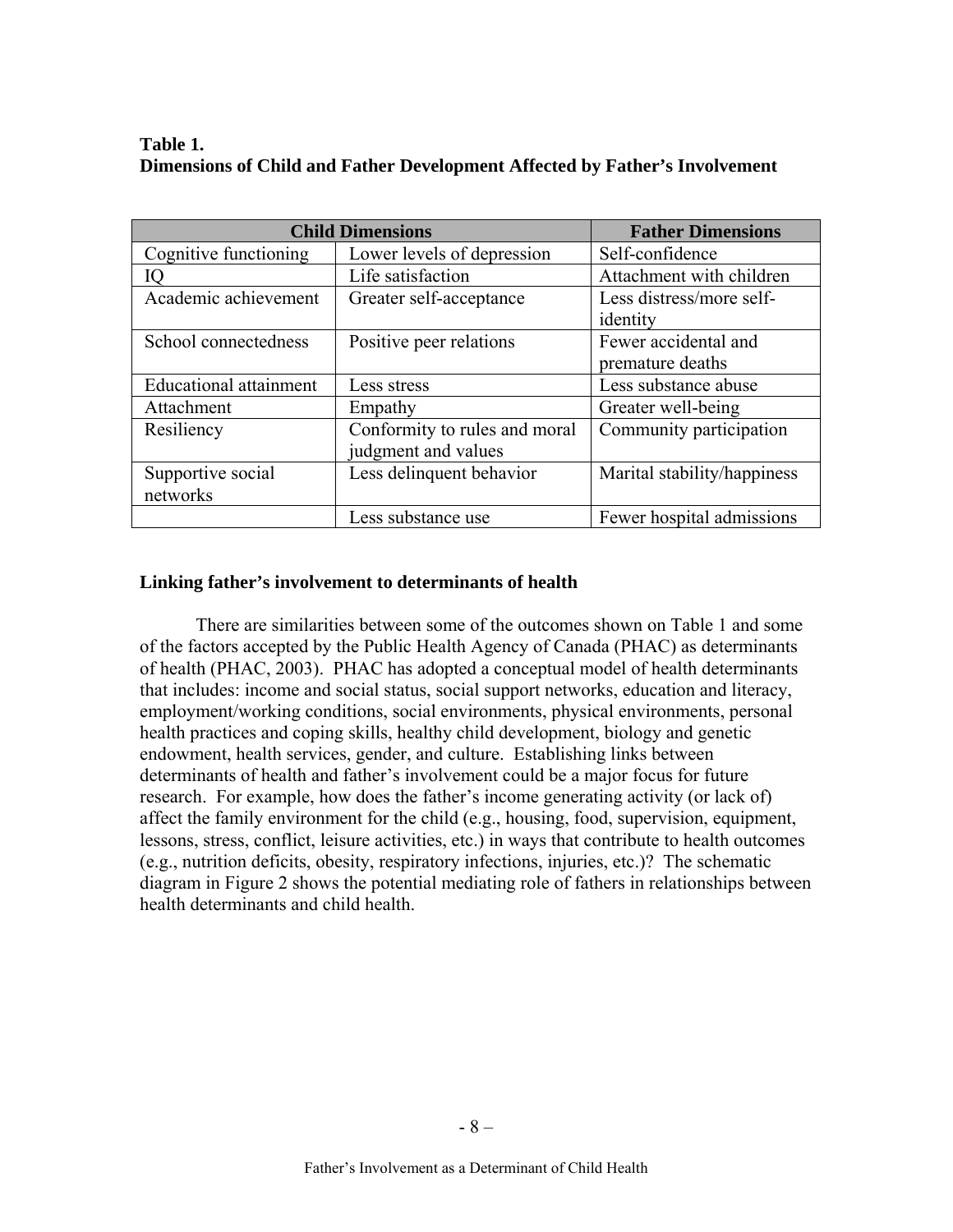#### **Figure 2.**

**Potential mediating role of fathers in relationships linking health determinants to child health.** 



To illustrate, research has shown that youth who are close to their fathers are more likely to abstain from substance use. Substance use is an example of a major category of health determinants referred to as 'personal health practices and coping strategies.' Thus, positive father's involvement is seen to promote a positive health practice and coping strategy in youth, resulting in lower risk of negative health outcomes for the youth. Similarly, research has shown that fathers who are more involved in their schools are more likely to do well academically. In the population health model adopted by PHAC, 'education and literacy' is a major category of determinants of health. If improvements in children's education and literacy are associated with father's involvement, then we could argue that father's involvement has indirectly impacted children's improved health. These examples are suggestive of possible pathways between father's involvement and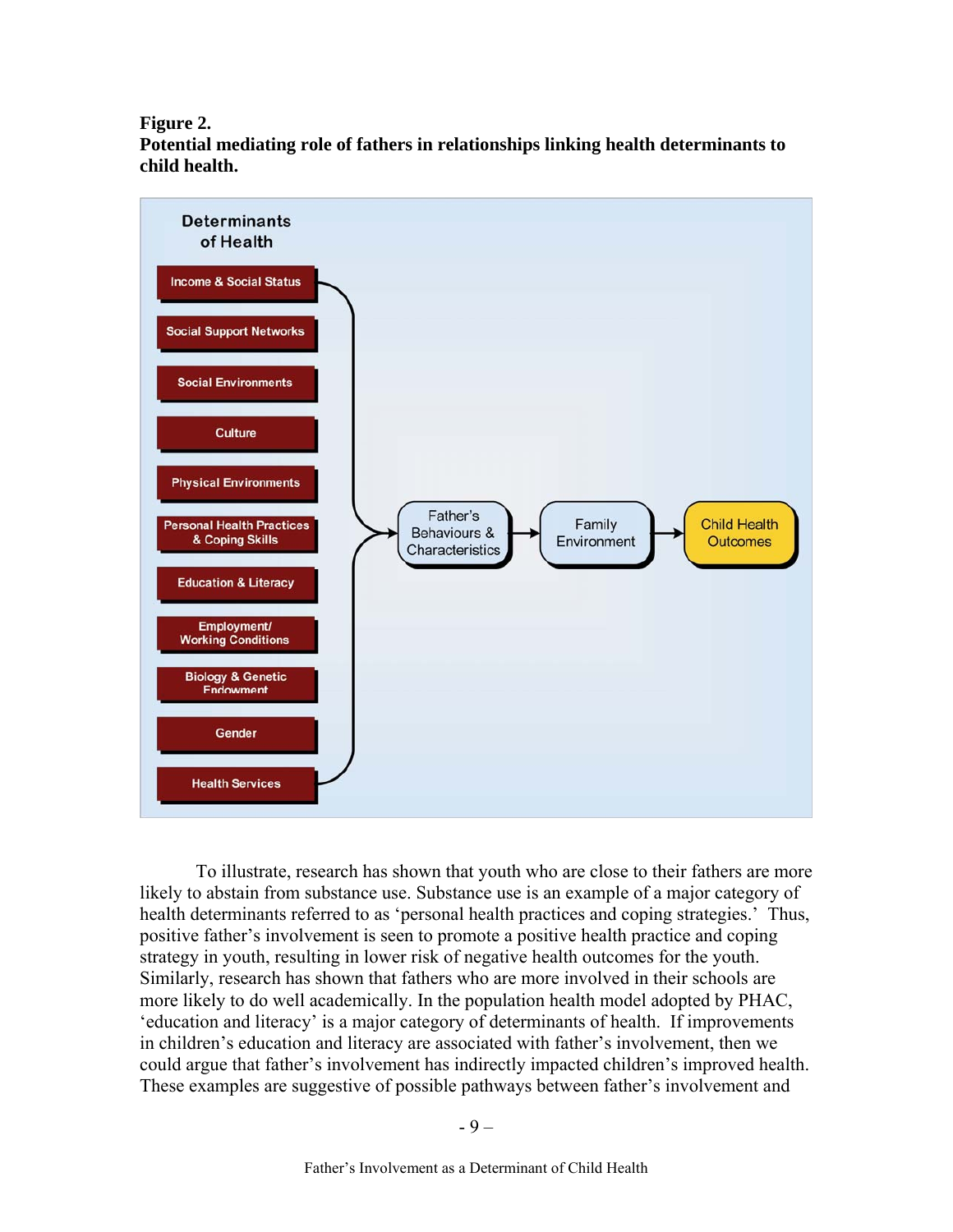child health that call for further conceptual elaboration and research. Additional examples are provided on Table 2.

### **Table 2.**

# **Linking Child and Father Domains Affected by Father Involvement to Determinants of Health**

| <b>Child Domains</b><br><b>Associated With</b><br><b>Father Involvement</b><br>(Kerry and Daly, 2002)                                        | <b>Suggestive Evidence</b>                                                                                                                                                                                                                                                                                                                                                                                                                                                                                                                                                | <b>Associated</b><br><b>Determinant of</b><br><b>Health</b> |
|----------------------------------------------------------------------------------------------------------------------------------------------|---------------------------------------------------------------------------------------------------------------------------------------------------------------------------------------------------------------------------------------------------------------------------------------------------------------------------------------------------------------------------------------------------------------------------------------------------------------------------------------------------------------------------------------------------------------------------|-------------------------------------------------------------|
| Cognitive<br>functioning, IQ,<br>Academic<br>achievement,<br>Educational<br>attainment                                                       | Children whose fathers were highly involved in<br>their schools were more likely to do well<br>academically, to participate in extracurricular<br>activities, and to enjoy school, and were less likely<br>to have ever repeated a grade or been expelled<br>compared to children whose fathers were less<br>involved in their schools. This effect held for both<br>two-parent and single-parent households, and was<br>distinct and independent from the effect of mother<br>involvement (Nord & West, 2001).                                                           | Education and<br>Literacy                                   |
| School<br>connectedness,<br>Attachment, Positive<br>peer relations,<br>Supportive social<br>networks                                         | "Higher levels of father involvement in activities<br>with their children, such as eating meals together,<br>helping with homework, and going on family<br>outings, have been found to be associated with<br>fewer child behavior problems, higher levels of<br>sociability, and higher levels of academic<br>performance in children and adolescents." (Mosley<br>& Thompson, 1995)                                                                                                                                                                                      | Social Support<br><b>Networks</b>                           |
| Resiliency, Less<br>delinquent behavior,<br>Less substance use,<br>Less stress, Less<br>depression, Self<br>acceptance, Life<br>satisfaction | "Youths who abstain from substances, as<br>compared to those who don't, typically feel closer<br>to their fathers, spend more time with them<br>discussing personal problems, and depend upon<br>them for advice and guidance. Such fathers also<br>provide more praise and encouragement."<br>(Coombs & Landsverk, 1988, p. 480)<br>"High involvement and increasing closeness"<br>between fathers and adolescents protect<br>adolescents from engaging in delinquent behavior<br>and experiencing emotional distress." (Harris,<br>Furstenberg, & Marmer, 1998, p. 214) | Personal Health<br>Practices and<br>Coping Skills           |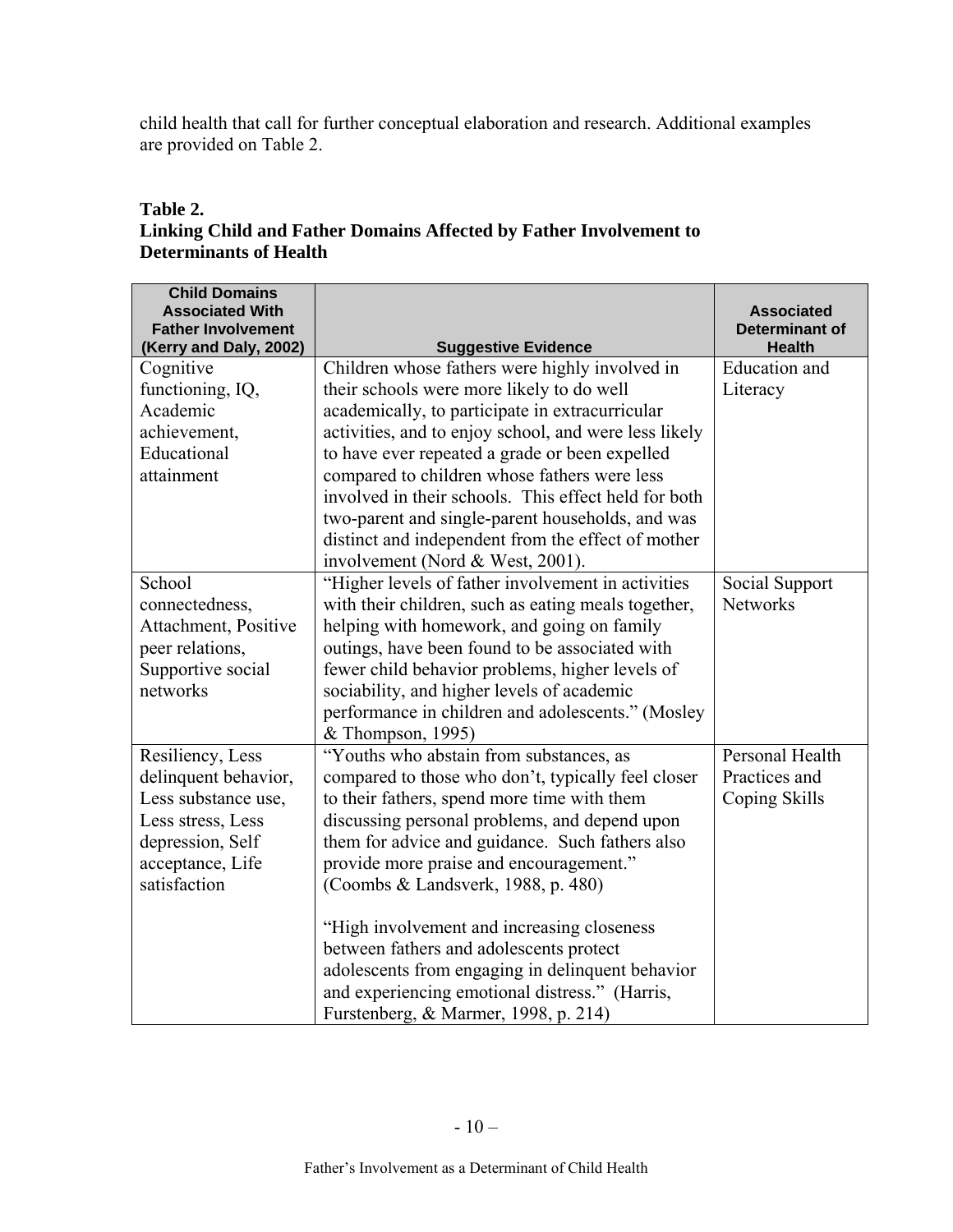| <b>Child Domains</b><br><b>Associated With</b>  |                                                                                           | <b>Associated</b>                      |
|-------------------------------------------------|-------------------------------------------------------------------------------------------|----------------------------------------|
| <b>Father Absence</b><br>(Kerry and Daly, 2002) | <b>Suggestive Evidence</b>                                                                | <b>Determinant of</b><br><b>Health</b> |
| Problems with school                            | "In studies involving over 25,000 children using                                          | Education and                          |
| academic                                        | nationally representative data sets, children who                                         | literacy                               |
| performance                                     | lived with only one parent had lower grade point                                          |                                        |
|                                                 | averages, lower college aspirations, poorer                                               |                                        |
|                                                 | attendance records, and higher drop out rates than                                        |                                        |
|                                                 | students who lived with both parents."                                                    |                                        |
| School behavioral                               | (McLanahan & Sandefeur, 1994)<br>"Thirteen percent of $6th$ through $12th$ graders living | Social Support                         |
| problems, Negative                              | with both their parents have ever been suspended                                          | <b>Networks</b>                        |
| peer relations                                  | or expelled, compared to 23 percent in                                                    |                                        |
|                                                 | stepfamilies and 27 percent in mother-only                                                |                                        |
|                                                 | families." (Nord & West, 2001, p. 31)                                                     |                                        |
| Depression, Sadness,                            | "In a survey of 272 high school students, family                                          | Personal Health                        |
| Suicide, Criminal                               | cohesion and marital status were the strongest                                            | Practices and                          |
| behavior, Drug,                                 | protective factors against suicidal behaviour,                                            | Coping Skills                          |
| alcohol, tobacco use                            | with students in intact families as the least likely to                                   |                                        |
| and abuse, More                                 | be suicidal $(9\%)$ , compared to 20% of teens from                                       |                                        |
| sexual activity and                             | single-parent homes and 38% of teens from                                                 |                                        |
| teenage pregnancy                               | stepfamilies." (Rubenstein, Halton, Kasten, Rubin,                                        |                                        |
|                                                 | & Stechler, 1998)                                                                         |                                        |
|                                                 | In a re-analysis of data from a classic 1950s study                                       |                                        |
|                                                 | of 500 delinquent and 500 non-delinquent youths,                                          |                                        |
|                                                 | it was found that the low supervision of                                                  |                                        |
|                                                 | adolescents frequently found in father absent                                             |                                        |
|                                                 | homes was more the cause of delinquency than                                              |                                        |
|                                                 | poverty was (Sampson & Laub, 1994).                                                       |                                        |
| Poverty                                         | In 2004, 5.5% of two parent families were in                                              | Income and social                      |
|                                                 | poverty, while 28.4% of mother-only families                                              | status                                 |
|                                                 | were in poverty (DeNavas-Walt, Proctor, & Lee,                                            |                                        |
|                                                 | 2005).                                                                                    |                                        |
|                                                 | "In 2003, 9 percent of children in married-couple                                         |                                        |
|                                                 | families were living in poverty, compared with 42                                         |                                        |
|                                                 | percent in female-householder families" (The                                              |                                        |
|                                                 | Federal Interagency Forum on Child and Family                                             |                                        |
|                                                 | Statistics, 2005, p. 18)                                                                  |                                        |

(continued)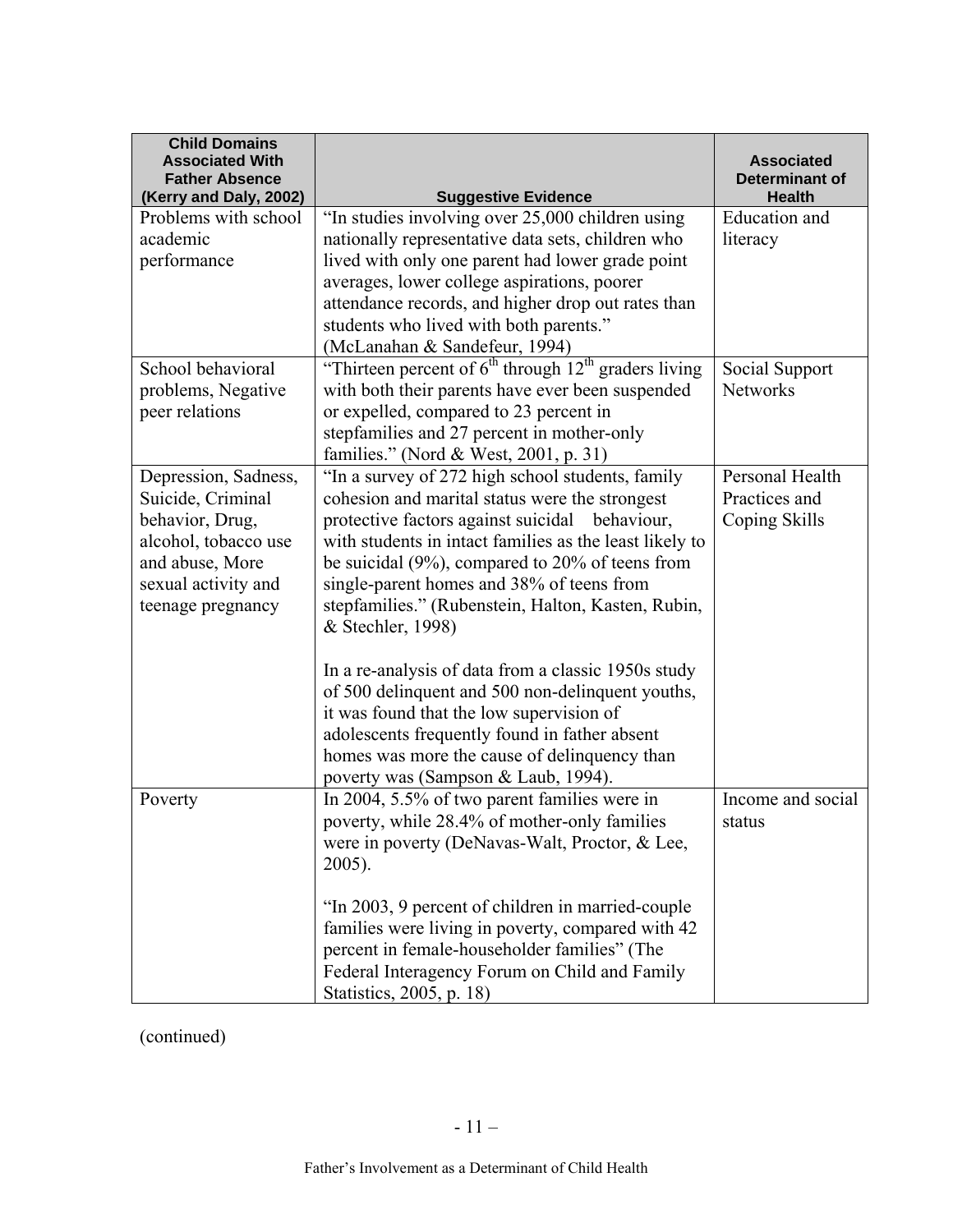| <b>Child Domains</b><br><b>Associated With</b><br><b>Father Absence</b><br>(Kerry and Daly, 2002) | <b>Suggestive Evidence</b>                                                                                                                                                                                                                                                                                                                                                                                                                                                                                                                                                                                                                                                                                                                                                                                                                                                                                                                                                                                                                                                                        | <b>Associated</b><br>Determinant of<br><b>Health</b> |
|---------------------------------------------------------------------------------------------------|---------------------------------------------------------------------------------------------------------------------------------------------------------------------------------------------------------------------------------------------------------------------------------------------------------------------------------------------------------------------------------------------------------------------------------------------------------------------------------------------------------------------------------------------------------------------------------------------------------------------------------------------------------------------------------------------------------------------------------------------------------------------------------------------------------------------------------------------------------------------------------------------------------------------------------------------------------------------------------------------------------------------------------------------------------------------------------------------------|------------------------------------------------------|
| Health problems                                                                                   | "Subjects identified in midlife as suffering from<br>illnesses such as coronary artery disease,<br>hypertension, duodenal ulcer, and alcoholism,<br>gave their parents significantly lower ratings (p<br>$\leq 0.00003$ ) on perceived parental caring items<br>(loving, just, fair, hardworking, clever, strong)<br>while in college. This effect was independent of<br>subject's age, family history of illness, smoking<br>behaviour, the death and/or divorce of parents, and<br>marital history of subjects. Furthermore, 87% of<br>subjects who rated both their mothers and fathers<br>low in parental caring had diagnosed diseases in<br>midlife, whereas only 25% of subjects who rated<br>both their mothers and fathers high in parental<br>caring had diagnosed diseases in midlife." (Russek<br>& Schwartz, 1997, p. 144)<br>"Parental divorce before the age of 21 was<br>associated with a 44% increase in mortality risk<br>$(p<.01)$ and a shorter life span, by more than 4<br>years, than children whose parents remained<br>married" (Schwartz et al., 1995, p. 1241 & 1243) | Health services                                      |

| <b>Father Domains</b><br><b>Affected by Father</b><br><b>Involvement (Kerry</b><br>and Daly, 2002) | <b>Suggestive Evidence</b>                                                                                                                                                                                                                                                                                                                  | <b>Associated</b><br>Determinant of<br><b>Health</b> |
|----------------------------------------------------------------------------------------------------|---------------------------------------------------------------------------------------------------------------------------------------------------------------------------------------------------------------------------------------------------------------------------------------------------------------------------------------------|------------------------------------------------------|
| Attachment with                                                                                    | Involved fathers enjoy closer, richer father-child                                                                                                                                                                                                                                                                                          | <b>Healthy Child</b>                                 |
| children                                                                                           | relationships (Snarey, 1993)                                                                                                                                                                                                                                                                                                                | Development                                          |
| Community                                                                                          | Involved fathers are more likely to participate in                                                                                                                                                                                                                                                                                          | Social                                               |
| participation                                                                                      | the community (Eggebeen $&$ Knoester, 2001) and                                                                                                                                                                                                                                                                                             | environment                                          |
|                                                                                                    | serve in civic or community leaderships positions                                                                                                                                                                                                                                                                                           |                                                      |
|                                                                                                    | (Snarey, 1993).                                                                                                                                                                                                                                                                                                                             |                                                      |
| Marital<br>stability/happiness                                                                     | Some evidence suggests that involved fathering is<br>associated with marital satisfaction in midlife<br>(Snarey, 1993). Involved fathers are more likely<br>to feel happily married ten or twenty years after<br>the birth of their first child (Snarey, 1993), and be<br>more connected to their family (Eggebeen $\&$<br>Knoester, 2001). | Social Support<br><b>Networks</b>                    |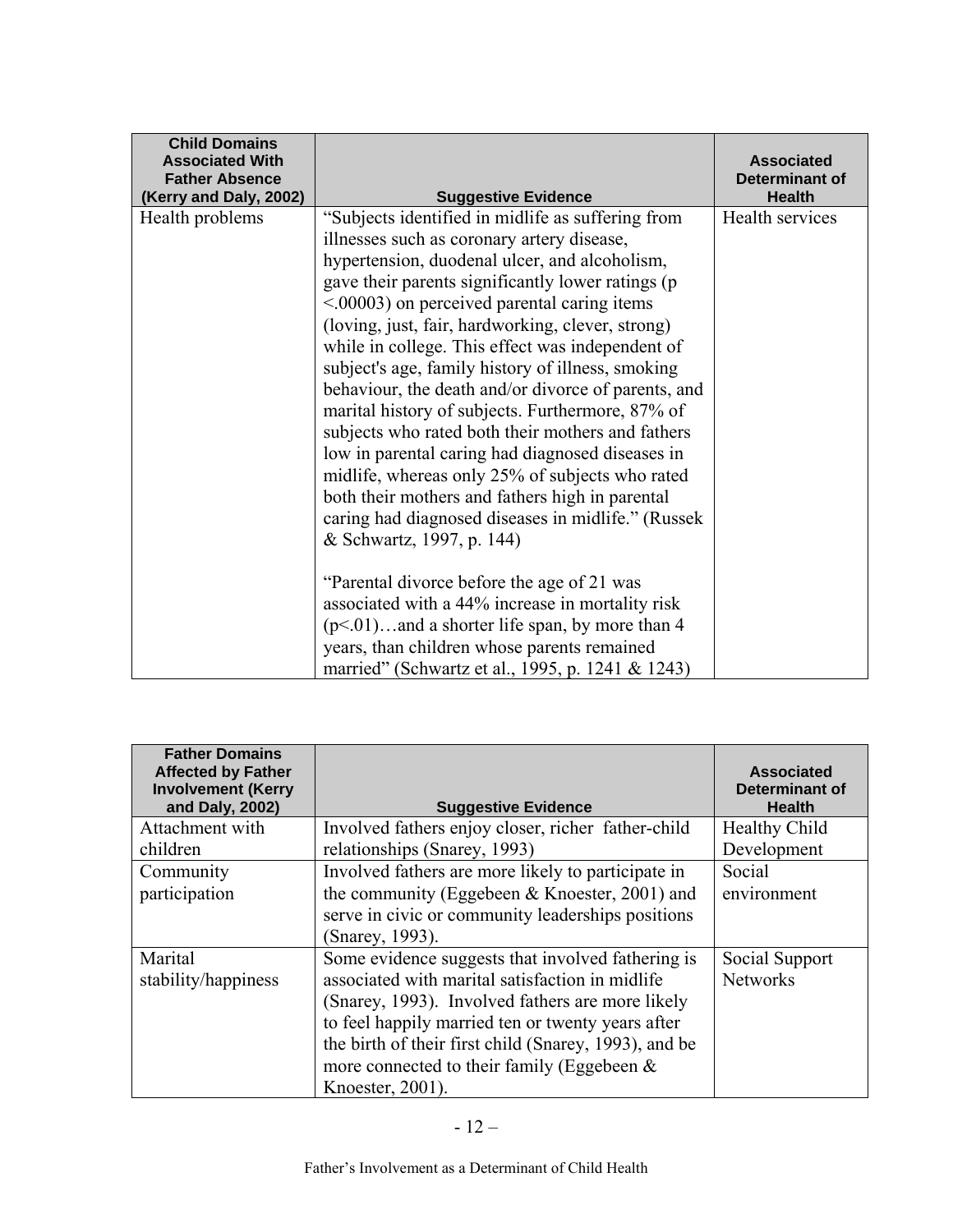While it is plausible to argue that factors affected by father's involvement are closely linked with health determinants, as suggested in Table 2, studies explicitly designed to investigate this relationship are needed. Intuitively, father's involvement seems to be related to child health because both father's involvement and child health are related to child development, it is tempting to assume causal associations between father's involvement and child health. However, findings of research exploring pathways and causal mechanisms between father's involvement and child development cannot simply be extended to the domain of child health outcomes. Future research needs to determine whether the associations between father's involvement and child health are causal, the pathway(s) by which fathers may influence their children's health, the strength of the associations, and moderators and confounders of these linkages. These studies will also clarify the kinds of policies, supports and interventions that are most likely to strengthen the positive contributions that fathers can make to their children's health/

#### **Expanding assessment of father's instrumentality in pathways to child health**

Efforts to establish the visibility and importance of fathers within policy frameworks targeting child health need to construct and measure fathers' contributions to children's health including but extending far beyond fathers' direct interactions with their child or other family members (e.g., co-parents). Conceptual and empirical frameworks that are sensitive to fathers' roles in child health need to encompass the ways that fathers affect the quality of the child's environment for survival, growth, health, and development, as well as the quality of the family environment in which the child is embedded. For example, fathers' behaviours and personal characteristics contribute (positively or negatively) to family income, family social status and stability, opportunities for children to access health care and education, availability of social support, and other aspects of the ecology of the child that have been linked conceptually and through some research to child health outcomes.

To illustrate, three categories of variables that have been related to health are education, family income, and stress. Research has shown that the impacts of stress on health are mediated by the availability and personal use of social support. It could be argued that a key contribution that fathers make to child health is through their income generation, their work to secure access to learning opportunities from preschools to trade school to university education, and their activities outside the home which function to connect the family to sites for social support within the community (e.g., recreation, leisure activities, formal and non-formal social organizations, etc.).

For example, Wadsworth found that family's socioeconomic status relates to a child's opportunities for education (Wadsworth, 1991), which is associated with a child's growth (Kuh & Wadsworth, 1989), and with future occupation and income (Montgomery, Bartley, Cook, et al., 1996). What is the role of the father in determining the family's socioeconomic status?

Taking another example, Montgomery, Bartley, & Wilkinson (1997) found that family stress and conflict is associated with reduced growth in childhood, and Sweeting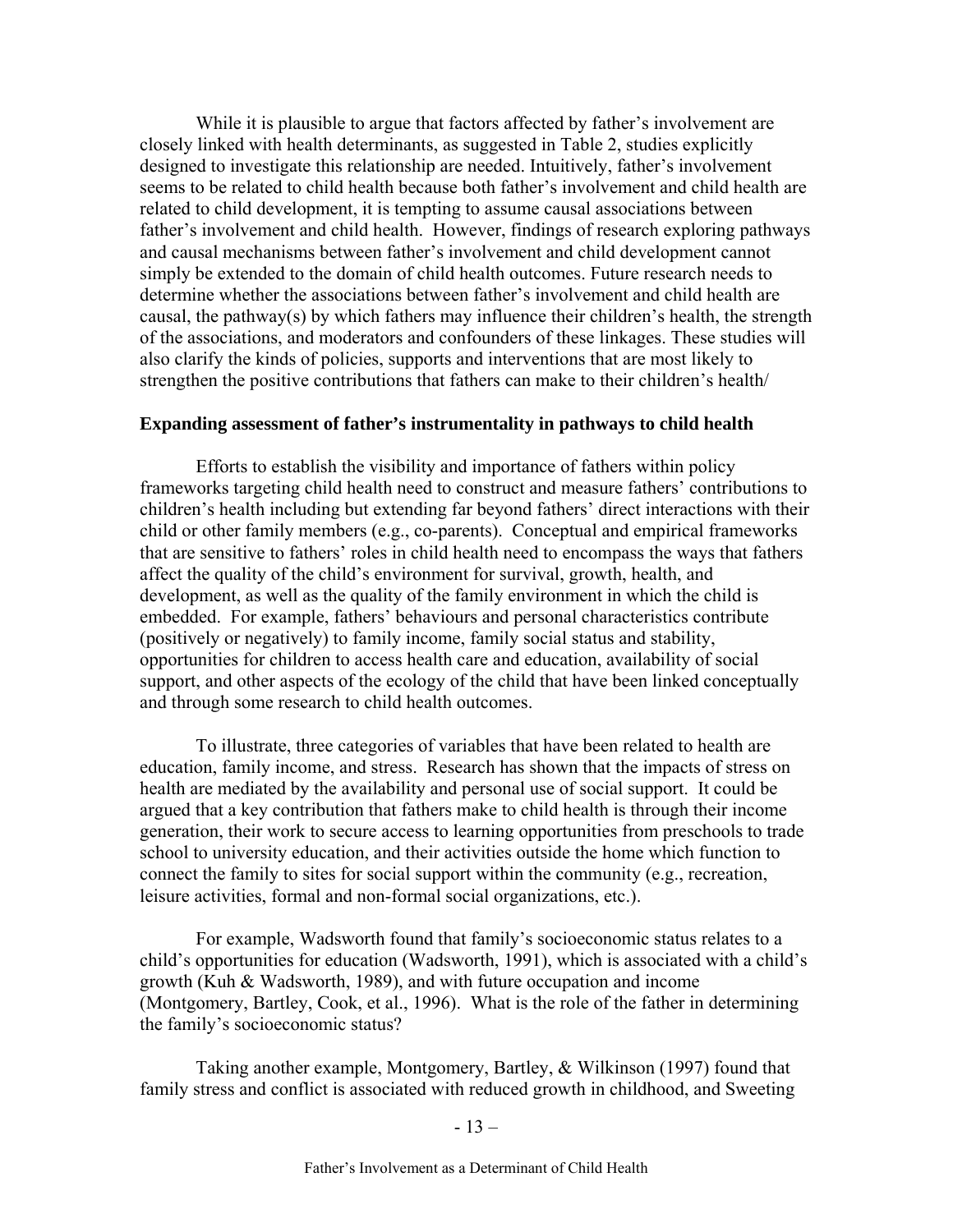and West (1995) found that family stress and conflict is associated with poorer health, lower self-esteem and less psychological well-being among adolescence. What is the role of the father in shaping the emotional climate, conflict, and conflict resolution with a family? These are a few examples of how research could be framed to focus on direct as well as indirect ways that fathers affect the child's environment, which affects their health status and health trajectories as they grow and develop.

The next section reviews theory and research that can advance hypotheses positing contributory links between father's characteristics and behaviours, and children's health outcomes. The final section of this report outlines a conceptual framework for future research to explore these relationships.

### **Theoretical Frameworks**

A large body of research has shown that the underlying factors that determine health and well-being are deeply embedded in social circumstances, including social support, socio-economic status, psychosocial conditions, and availability of materials resources, access to health services, and so on. One area of interest, then, is the roles that fathers play in shaping the social circumstances, or quality of environments, in which their children grow and develop, and in turn how these circumstances affect children's health trajectories across their life span.

There are a number of theoretical frameworks describing reciprocal causal relationships between families and macros-system conditions, and between children's environments and child health. The following theories were selected as promising for embedding concepts linking father's involvement to child health.

- (1) Bronfenbrenner's ecological systems theory (Bronfenbrenner, 1979).
- (2) Hertzman's social aggregation model (Hertzman & Siddiqi, 2000).
- (3) Schor and Menaghan's model of the social context of child health (Schor & Menaghan, 1995).
- (4) Wadsworth's model of the accumulation of risk to health from family sources (Wadsworth, 1999).

An overview of these theories is offered subsequently.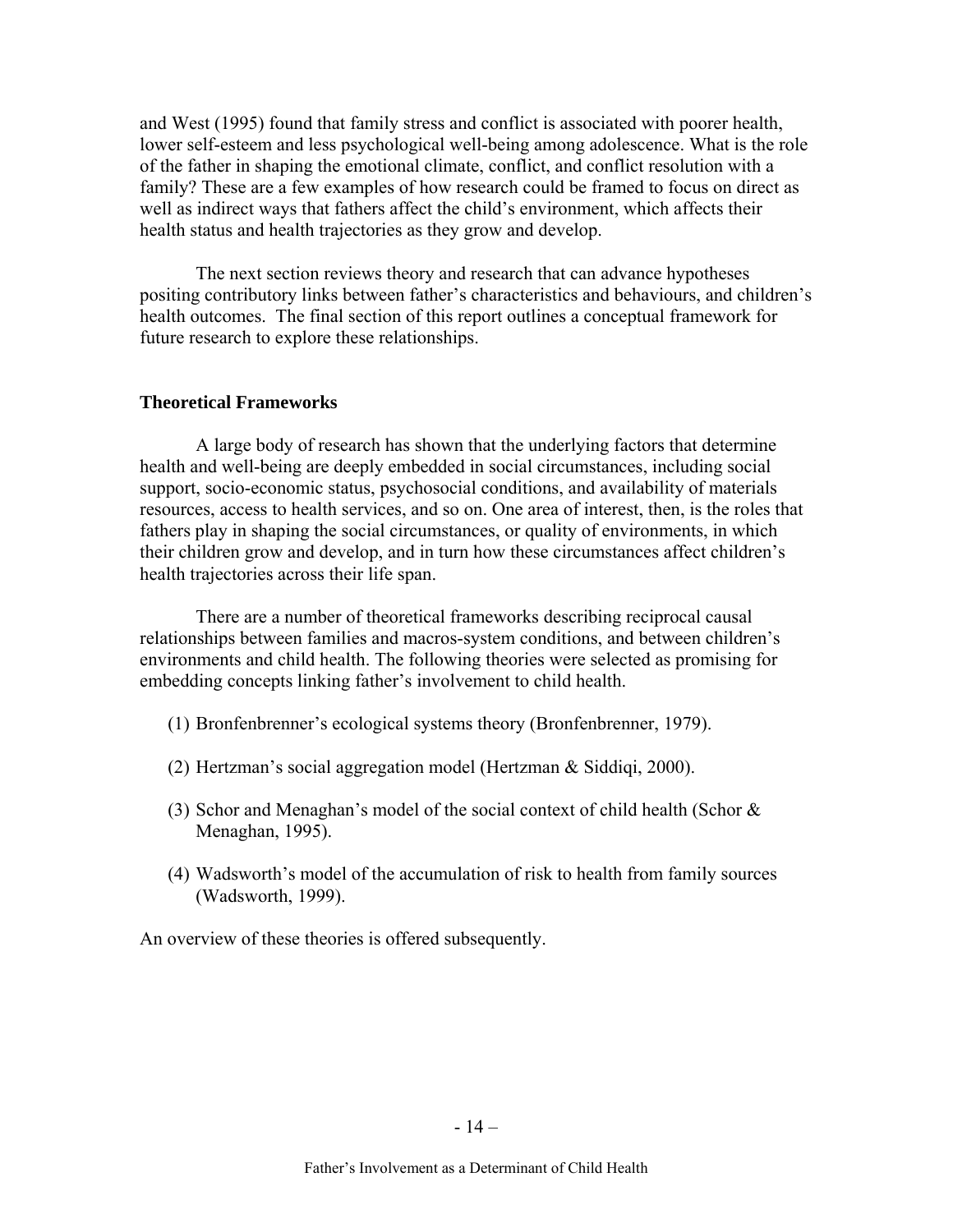### *(1) Bronfenbrenner's Ecological Systems Theory*

Bronfenbrenner's ecological systems theory delineates five types of nested systems which the child and his/her family are embedded, with which they interact, and which they can influence as well as being influenced by them.

The microsystem is the intimate realm of the family and the personal support network consisting of the close relationships in which an individual is engaged. The microsystem forms the primary context for development.

The mesosystem characterizes the interactions between and among two or more Microsystems. It includes such characteristics as institutional responsiveness, social trust, and social cohesion.

The exosystem includes institutions, organizations, and policies that constrain and support development, such as a parent's workplace or a child's school.

The macrosystem is the general social and cultural contexts in which the individual and their personal social networks interact over the life course. It includes such features as ; National wealth, income distribution, degree of industrialization and urbanization, level of unemployment, and the structure of opportunity created by history, geography, and fortune.

The chronosystem characterizes the temporal dimension of human experience across the life span and across historical epochs and changing conditions. In Bronfenbrenner's later work, this construct was subsumed as part of the construct of the macrosystem.

From an ecological perspective, child health is affected by multiple mesosystems, including the family, which in turn affect each other and also affect and are affected by the microsystem, exosystem, and macrosystem in which the child is embedded and with which he or she interacts. Everything is connected by varying degrees of proximity to everything else in a holistic system of child/human development.

To the extent that they are perceived to be involved in some way with their child, fathers are a part of the child's microsystem. Fathers can influence the child's microsystem by the quantity and quality of their interactions with the child and other family members. Cultural views of fatherhood and family roles and interactions, as exerted through a cultural macrosystem, also affect whether and how a father is engaged with his children and family.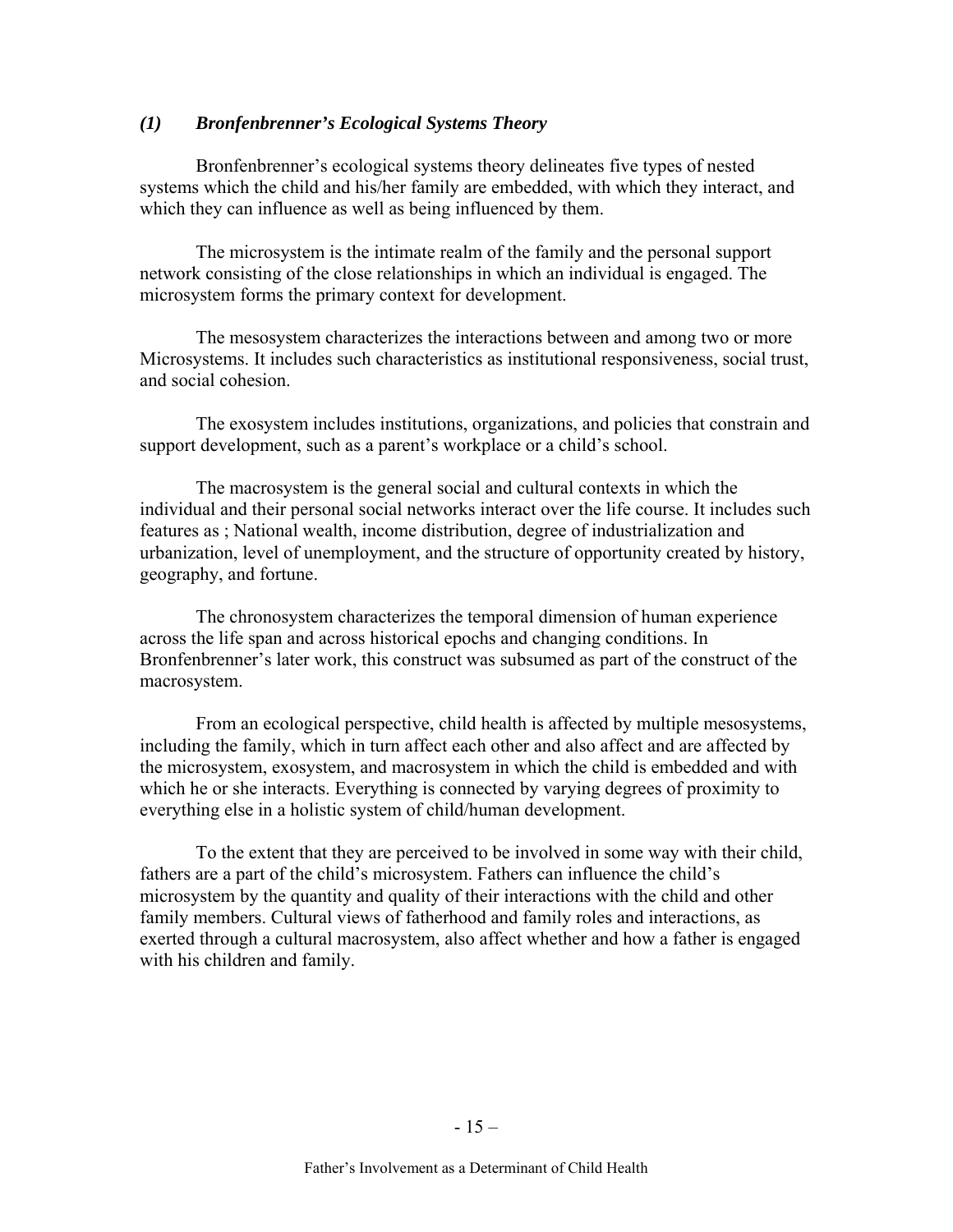### *(2) Hertzman's Social Aggregation Model*

Hertzman's social aggregation model of the determinants of health builds on Bronfenbrenner's theory, defining the socioeconomic and psychosocial (SEP) conditions which determine health at three levels of society. "At the broadest (macro) level of aggregation are state factors, in particular, national wealth, income distribution, degree of industrialization and urbanization, level of unemployment, and the structure of opportunity created by history, geography, and fortune which support or undermine health and well-being. At the intermediate (meso) level, there is the quality of civil society; that is, those features of social organization, such as institutional responsiveness, social trust, and social cohesion, which facilitate or impede coordination and cooperation for mutual benefit and, in so doing, exaggerate or buffer the stresses of daily existence. At the "micro" level, there is the intimate realm of the family and the personal support network. These three levels of social aggregation are intersected by time, in the form of the individual life course. What emerges is a lifelong interplay between the cognitive, behavioural, and emotional coping skills and responses of the developing individual, on the one hand, and the SEP conditions as they present themselves at the intimate, civic, and state level, on the other" (Hertzman & Siddiqi, 2000, p. 817).

It can be argued that father's involvement exerts an influence on each of these levels of society. For example, at the macro level, the trend of fatherlessness in some cultures and societies constitutes part of the structure of opportunity created by history – reflected in the observation that there is a tendency for father absence to repeat in future generations (Snarey, 1993). In addition, the presence or absence of a father's financial support has a significant effect on family/household income thereby contributing to income inequalities which in turn are reflected in national wealth and income distribution. At the micro level comprised of the family and personal support network, the effects of father involvement on the family are the subject of an increasing body of literature (Allen & Daly, 2002; Horn & Sylvester, 2002; Lamb, 2004).

In the social aggregation model of the determinants of health, the macrosystem, mesosystem, and microsystems of society act together over time as determinants of health. Figure 2 highlights the family context, showing father's involvement, within the microsystem of the child's ecology, and illustrates how the family context interacts within the microsystem, mesosystem, and macrosystems of society.

Pathways between father's involvement and child health status can be presumed, to the extent that there is overlap and interaction between the domains of child development where father involvement has been shown in some research to have an influence, and the determinants of child health, where father's involvement has a hypothesized influence. Some aspects of the family's context and functioning have a direct influence on health status, such as family's engagement with health care providers and family's engagement with food, giving both a direct and indirect pathway between father's involvement and health status.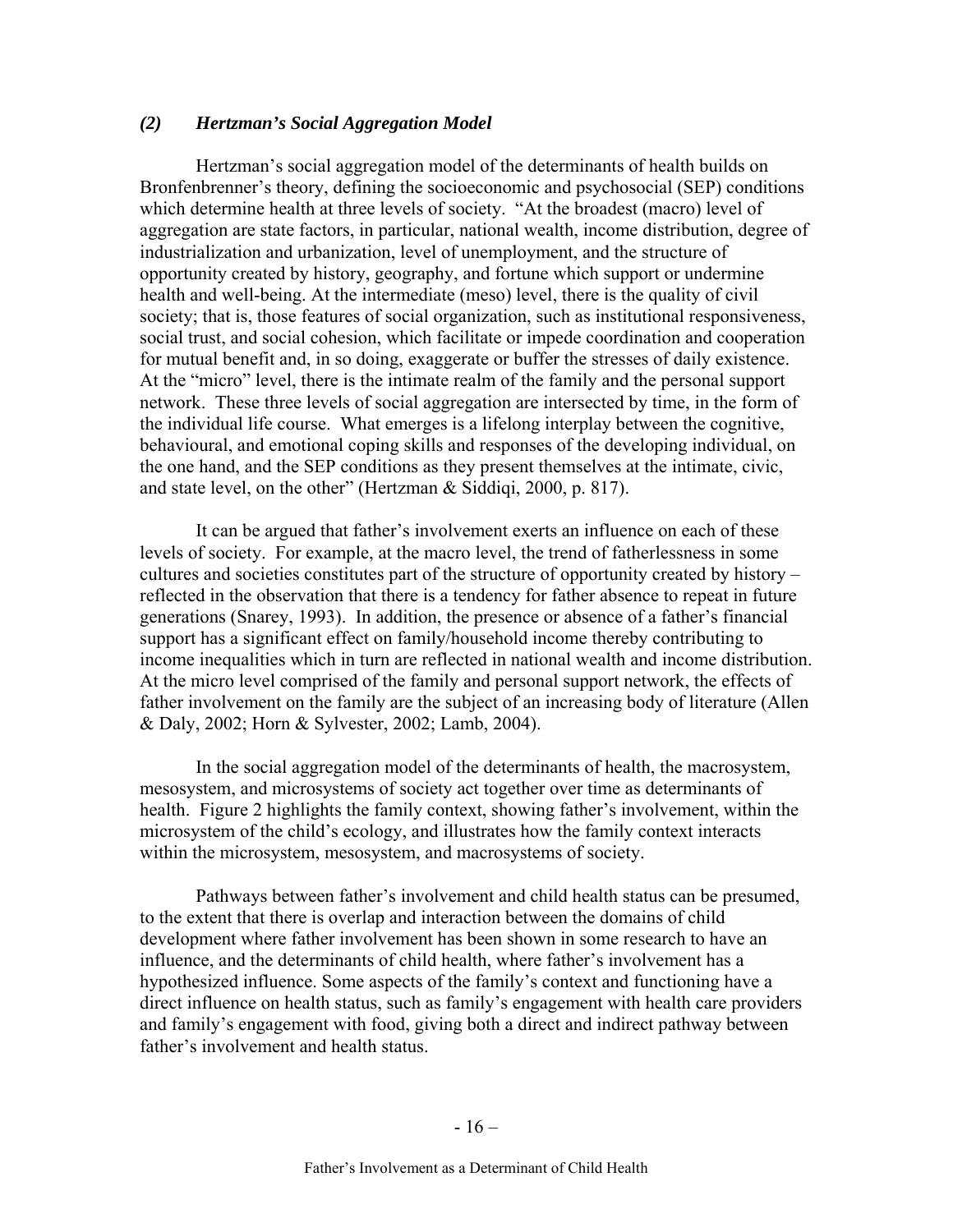Interactions between father and family and the larger environment, and outcomes resulting from these interactions, are reinforced, repeated, and realized over the life course as a child grows into adulthood and eventually becomes a parent him/herself. Father's involvement could thus be categorized as an important indirect determinant of health through hypothetical connections to, and pathways between, father's involvement and health status. These constructs and pathways are depicted in Figure 6 subsequently.

Keating and Hertzman (1999) have been among the leading investigators in Canada to explicate a theory-driven and research-based argument for investments in childhood as a way to secure the social, economic, and human well-being of the nation. Like the other theorists reviewed in this report, their research has illustrated how national and community investments in quality environments for early childhood pay off in terms of improvements in health, educational achievement, and labour force participation among adults. However, the specific contributions of positive father's involvement to quality environments for children or indirectly towards improved long-term outcomes have not been explored in research undertaken by Keating, Hertzman and others.

#### *(3) Schor and Menaghan's Model of the Social Context of Child Health*

Schor and Menaghan's model of the social context of child health posits the family environment and family functioning as the central determinants of children's characteristics, development, and developmental outcomes. Within this model, other domains exerting an influence on child health through the family environment and family functioning include:

- the family life-cycle, including developmental stages, transitions, and disruptions;
- the family's community/society, including the extended family and other social networks, community norms and values, and social policy; and
- the family's characteristics, including individual family biological and psychological status, family structure variables, and family sociodemographics.

Father's involvement affects a number of components of this model, including family environment and family functioning, the family life-cycle, child's development, and child outcomes. For example, a father's negative influence can exert a stressful, even harmful, influence on a family environment and its functioning. The converse is also true.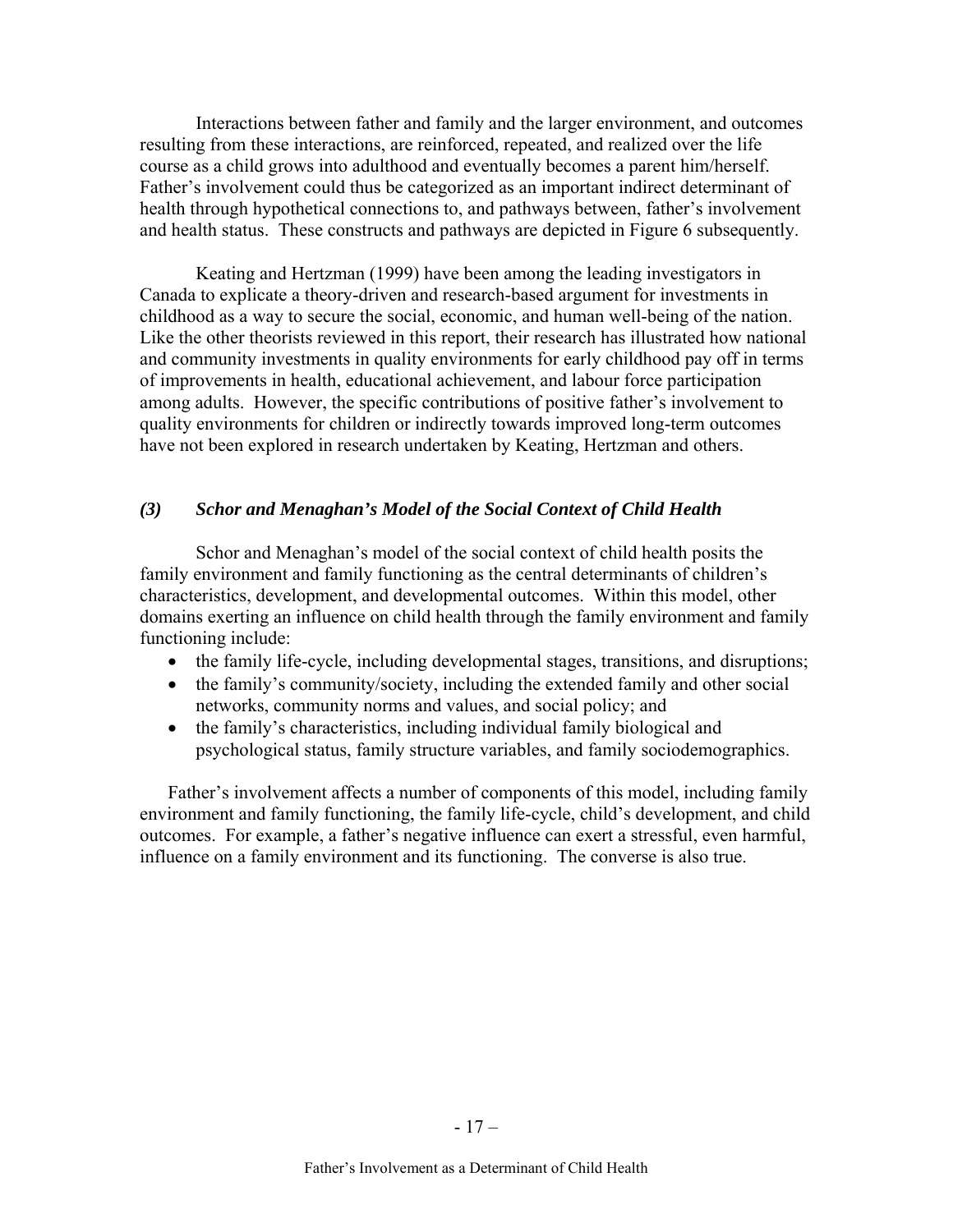### *(4) Wadsworth's Model of Accumulated Health Risks from Family Sources*

Wadsworth presents a model of the effects of family circumstances and family function on individual health throughout the life course, beginning in childhood. Parental influences are specifically mentioned (i.e., parent's self-esteem, interest in child's education, neglectful parenting). Perhaps the most noteworthy component of the model is the increased likelihood for a child who has experienced adversity in their birth family to replicate this adversity in their own family.

**Summary of promising theoretical frameworks.** Hypothetical relationships between father's involvement and child health can be conceptualized within a number of existing theoretical frameworks. Beyond theories, what has research shown? A review of peer-reviewed, published literature and non-refereed, informal or 'gray' literature was conducted to search for evidence of the nature and strength of the relationship between father's involvement and child health.

### **Review of Relevant Research**

### *Search Approach*

This section reports the results of a systematic search for evidence linking father's involvement and child health.

A literature review of published, peer-reviewed studies up to and including May 2006 was conducted using the data bases listed below.

- Medline
- Academic Search Elite
- Health Sciences
- Psychology
- PsycINFO
- Social Sciences Index
- Sociological Abstracts
- Web of Science
- Cumulative Index to Nursing & Allied Health Literature (CINAHL)
- Education Resources Information Centre (ERIC)
- Public Affairs Information Service (PAIS)
- Papers First
- Proceedings First
- Dissertation Abstracts
- Theses Canada.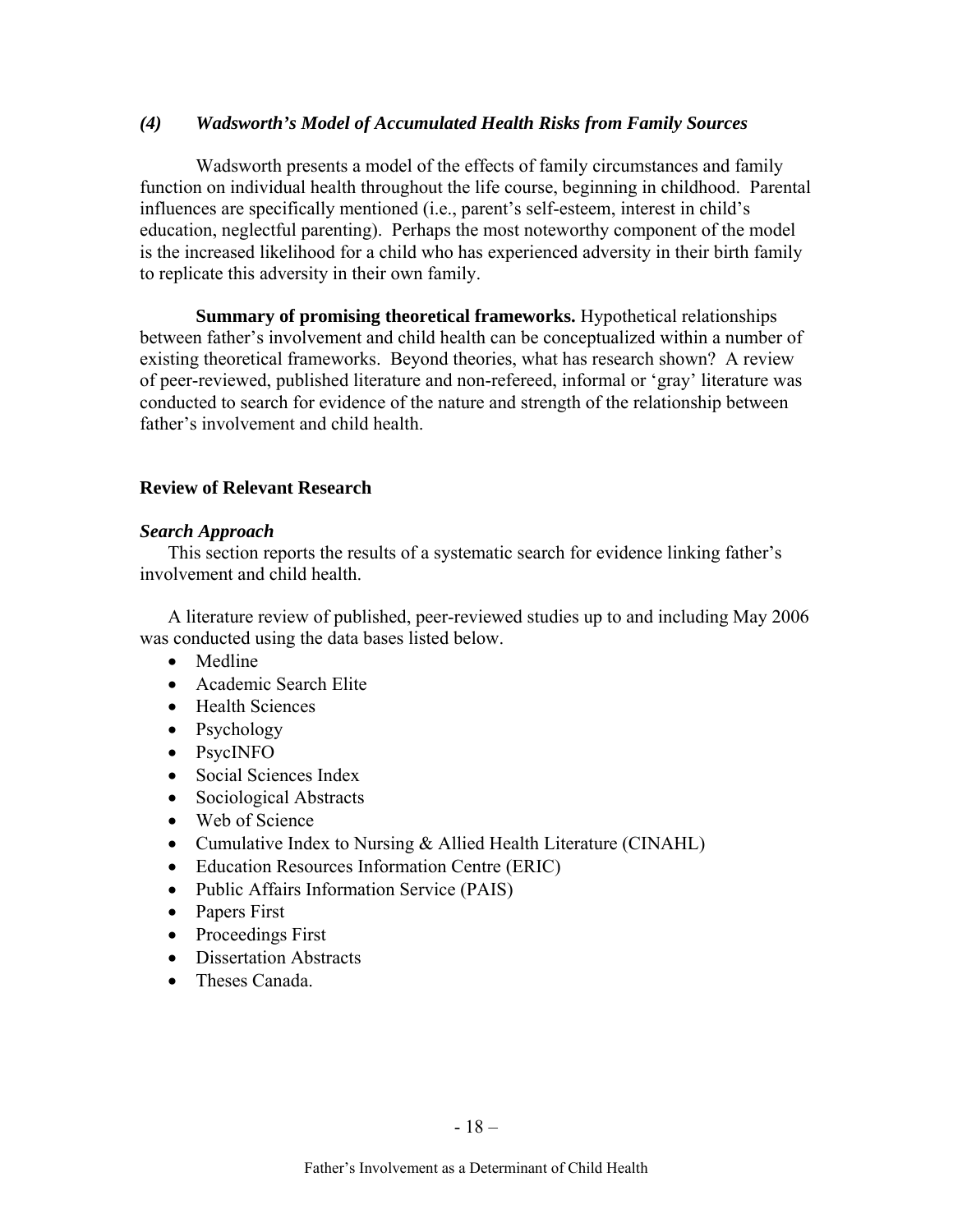The following search strategy was applied on the title field for each database:

- 1. Father\* OR dad OR male OR men OR man
- 2. health\* OR health care OR well-being
- 3. Child\* OR son OR daughter OR adolescent\* OR teen
- 4. Involvement OR parenting OR guidance OR time
- 5. 1 AND 4
- 6. 2 AND 3
- 7. 1 AND 2
- 8. 5 AND (6 OR 7)

Criteria for inclusion of research in the review were as follows:

- (1) it focused on an aspect of father's involvement with a child or family; and
- (2) it reported outcomes included at least one measure of child health or father's health outcomes.

Research was excluded if:

- (1) it did not isolate the effects of fathers; and
- (2) it did not include child health outcomes.

Non-refereed, non-published "gray literature" was also examined. This included publications from government, non-profit, and other institutions and reports by persons not indexed in peer-reviewed literature databases.

Key informants were consulted in an effort to find ongoing research or research evidence on relationships between father's involvement and health.

Contact was made with six investigators actively engaged in fatherhood research, policy analysis, or father's involvement in family health.

- Randal Day a professor of family life at Brigham Young University who does research on fatherhood;
- Joe Pleck professor of human development and family studies at the University of Illinois who does research on fatherhood and parenthood;
- Paul Kershaw a professor in the Faculty of Graduate Studies and the Human Early Learning Partnership (HELP) at the University of British Columbia who does research on fathers and public policy; and
- Iraj Poureslami a research associate in the Human Early Learning Partnership at the University of British Columbia who does research on the influence of fathers on children's psychosocial behaviours and affect in immigrant families in Vancouver;
- Philip Cowan a professor emeritus at the University of California, Berkeley, who does research on family formation and the impacts of fathers within a family system;
- Bill Watson a family physician on staff at the Hospital for Sick Kids in Toronto, Canada.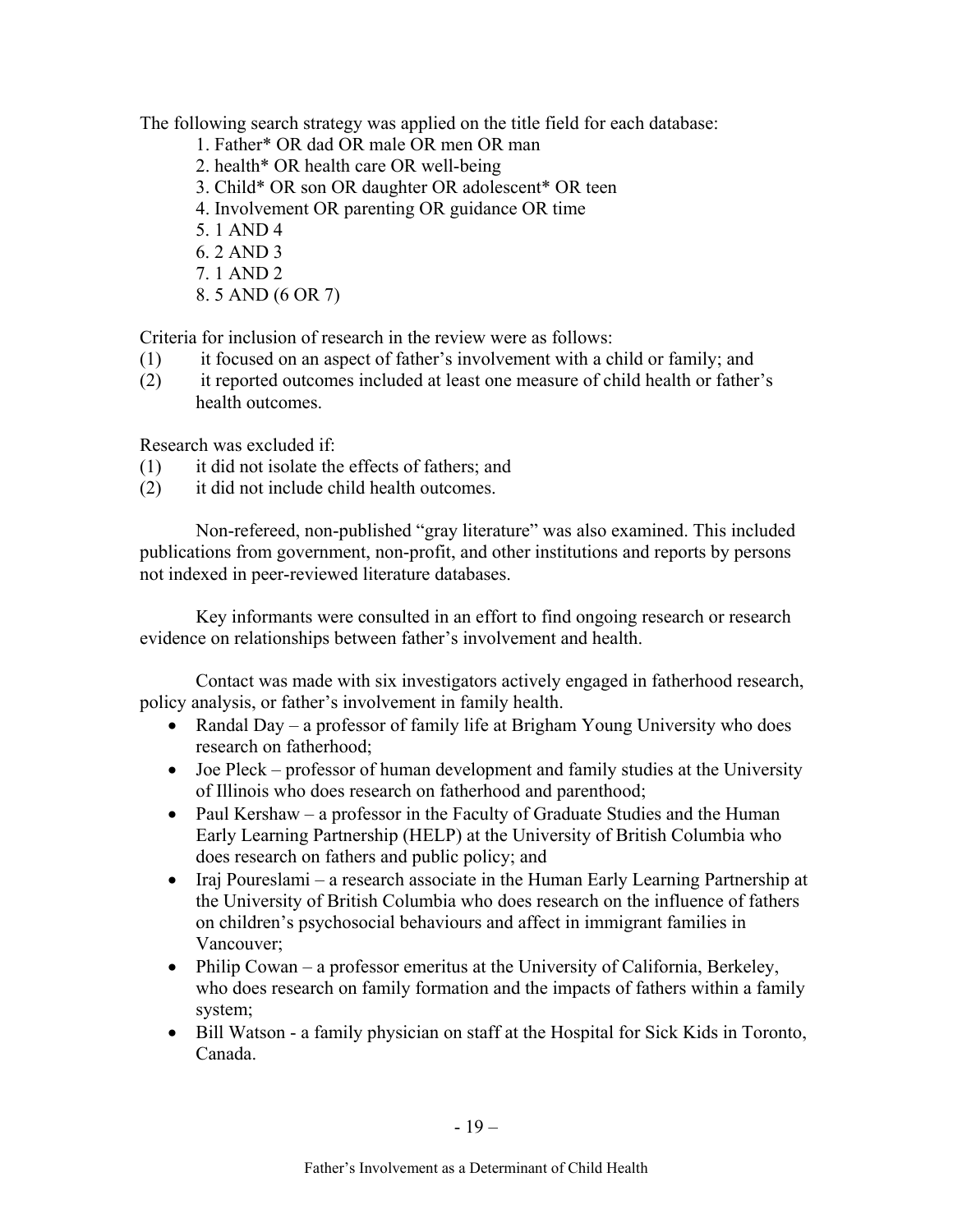Father's involvement and men's health websites in Canada and internationally were also reviewed for content related to the influence of father's involvement on father's and child's health.

The search strategy described above yielded a surprisingly meagre inventory of research focused on assessing or characterizing the relationship between father's involvement and child health.

#### *Peer-Reviewed Literature*

Teitler (2001) used data from the first wave of the Fragile Families and Child Well-being Study. Teitler compared a sub-sample of parents of randomly sampled children born to non-married parents in seven cities in the United States (n=1286 fathers; 19% Hispanic, 70% African American, and 8% Caucasian) with a comparison sample of married parents (n=473 fathers; 25% Hispanic, 37% African American, and 32% Caucasian). Teitler analyzed the level and effects of father's involvement on their child's birth weight and the mother's health behaviours (prenatal care, drinking, drug use, and smoking) during pregnancy. Father's involvement was assessed using multiple measures, including: (1) relationship status; (2) whether or not the child had the father's surname; (3) whether the father's name was on the birth certificate; (4) whether the father came to the hospital to visit the mother; (5) financial and in-kind support during pregnancy; (6) whether the father told the mother he would contribute financial support for the baby; and (7) a binary composite measure created by summing the previous measures. Teitler found that father's involvement, depending on the measure used, had beneficial effects on maternal prenatal care and health behaviours (i.e. alcohol use, smoking, drug use), with larger effects found among married couples, but less effect on low birth weight.

Greene & Moore (200) used data from the National Evaluation of Welfare to Work Strategies Child Outcome Study (n=790 predominantly African-American motherchild pairs living in Fulton County, Georgia). They investigated whether non-resident father's involvement was associated with improved child outcomes. They found that non-residential father's involvement, measured by father-child visitation, formal child support payments received through the welfare office, and informal child support, was associated with improvements in child's school readiness, emotional and behavioural development, and a more supportive home environment.

Flouri and Buchanan (2003) used data from the longitudinal UK National Child Development Study (n=8441) to explore links between father's involvement when the child was age 7 year, and behavioural problems at age 16 years, and between father's involvement at age 16 years, and psychological distress at age 33 years. They controlled for mother's involvement and for known confounds. Father's involvement was measured at age seven years in terms of: (1) outings with father; (2) father manages the child; (3) father reads to the child; and (4) father is interested in the child's education. At age 16 years, measurement of father's involvement was limited to a rating of the extent to which the father was interested in their child's education. The investigators found that early father figure involvement could not independently predict mental health outcomes in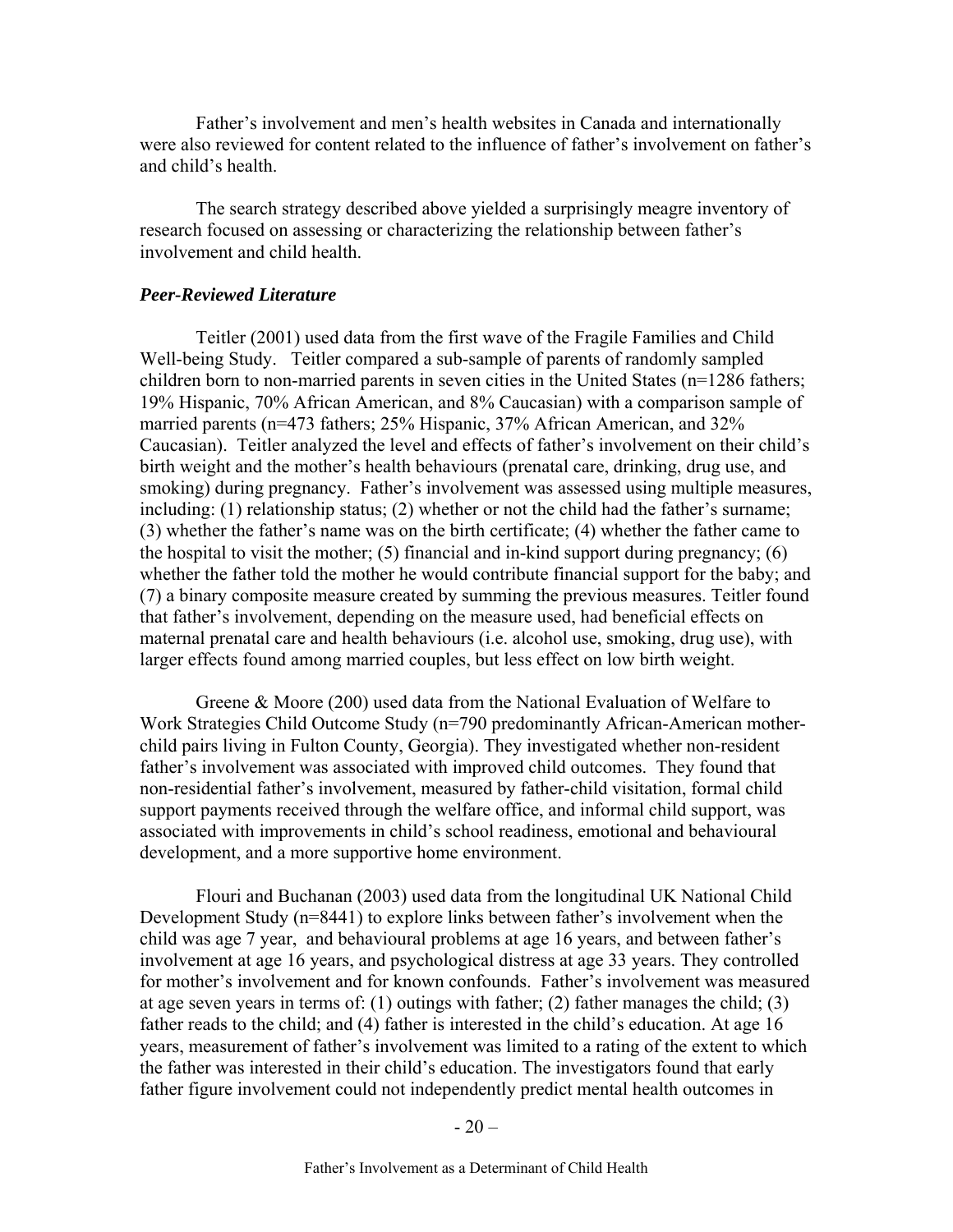adolescence and in adult life. However, it had a significantly protective role against psychological maladjustment in adolescents from non-dual parent families, and against psychological distress in mother. Flouri and Buchanan noted that there was no evidence suggesting that the impact of father's involvement on adolescent mental health and later on the mental health of adult offspring depended upon the level of mother's involvement.

Moore (2004) explored factors that influence father's involvement in their child's well-child visits to a health clinic. Moore found that whether a father was in attendance at the child's delivery had a greater impact than whether the child had health insurance or any other factor. This research suggests that it may be possible through research to demonstrate reciprocal feedback loops, whereby father's involvement in attending to the health care needs of their child works to increase father's involvement overall or perhaps in the child's health care specifically.

Amato (1994) conducted four interviews over the course of 12 years with a representative sample of 2033 married couples in the USA based on age, ethnicity, household size, presence of children, home ownership, and region. He found that closeness to fathers, measured by parental understanding, trust, respect, fairness, and affection, made a unique contribution to offspring happiness, life satisfaction, and less psychological distress.

Wenk, Hardesty, Morgan & Blair (1994) analyzed data drawn from the US National Survey of Children. They examined Wave I data, collected in 1976, and Wave III data, collected in 1987, focusing on a sample of 367 male and 395 female respondents who reported having a mother and a father or stepfather present in the home in 1976 (Time I) and who continued to reside in the parental home in 1987 (Time II). Children's closeness to mother and/or father, love from mother and/or father, desire to imitate mother and/or father, and parental presence were reported by the children at Time I. Their self-reports were positively related to adolescent self-esteem, life-satisfaction, and mental health at Time II. Importantly, the quality of father-child relationship was found to be more influential than paternal presence.

Videon (2005) used a subset ( $n = 7,143$ ) of the US National Longitudinal Study of Adolescent Health involving a nationally representative sample of adolescents living with both biological parents. Videon examined the effects of the father-child relationship on adolescent 'psychological well-being' – measured in terms of a validated depression questionnaire. The quality of the father-adolescent relationship was measured using a single question capturing the adolescent's subjective evaluation of their overall satisfaction with their relationship with their father. Videon found that the quality of the father-adolescent relationship had an independent impact on adolescent psychological well-being, and that changes in adolescent's satisfaction with this relationship significantly influenced fluctuations in adolescent psychological well-being. It is important to note the limited operationalization of the construct of 'psychological wellbeing' in the study, being confined to a single measure of depression.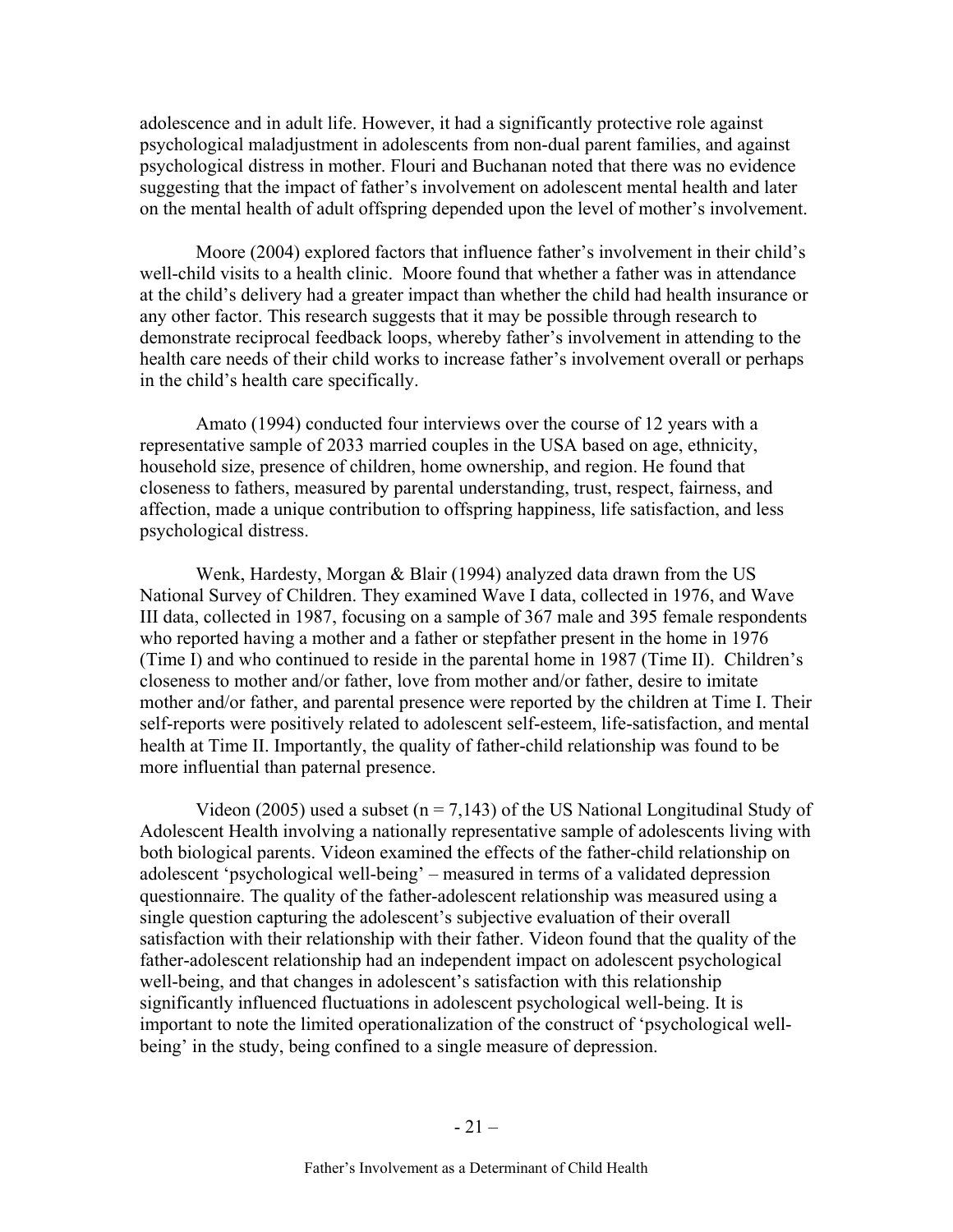Using data from the UK birth cohort studies collected in 1946, 1958, and 1970, Stewart-Brown, Fletcher & Wadsworth (2005) examined the effects of the quality of parent-child relationships on health problems of children when they reached adulthood. The 1946 birth cohort measured relationship quality with a single question to cohort members, at age 43 years, asking whether, as a child, they felt mistreated by their parents in any way. The 1958 birth cohort asked cohort members, at age 16 years, to respond to a single statement on how well they get on with their mother/father. The 1970 birth cohort asked cohort members, at age 16 years, questions from a validated Parental Bonding Instrument. In all three cohorts (1946 cohort at 43 years; 1958 cohort at 33 years; 1970 cohort at 26 years), members were asked if they suffered from any problems on a list of common health problems or diseases. Stewart-Brown et al. found that reports of abuse and neglect (1946 cohort), poor quality relationship with mother and father (1958 cohort), and a range of negative relationship descriptors (1970 cohort) predicted reports of three or more illnesses or health problems in adulthood (Stewart-Brown, Fletcher, & Wadsworth, 2005). While the longitudinal design of this study is uniquely promising, the data obtained did not focus specifically on fathers and so no conclusions can be drawn about the contributions of father's involvement to the higher prevalence of health problems among adults who recalled parent-child difficulties.

**Summary.** While there is a body of research showing a range of impacts of parent-child relationship quality on the well-being of children and adult children, there is a paucity of focused research on the specific impacts of father's involvement and child health outcomes. Extending our inquiry into 'gray' literature, key informants, and websites yielded some additional insights.

#### *Non-refereed, Informally Published Literature*

#### *National Fatherhood Initiative - Father Facts*

The National Fatherhood Initiative in the USA has published a collection of 'Father Facts', which includes a section on physical health (Horn & Sylvester, 2002). Four articles referenced in this collection which met our inclusion criteria are reviewed below.

Dawson (1991) used data from a 1988 US National Health Interview Survey on Child Health (n=17,110, weighted to represent national population totals) to investigate several measures of health and well-being among children living in different types of families. Information on children's health was obtained through responses to a questionnaire by an adult living in the household. Dawson found that children living without fathers present in the family had a higher risk of injury, asthma, speech defects, and frequent headaches than children living with both biological parents. This study, though relevant for the current review, forms part of a large body of research investigating effects of father absence on children's health and well-being. As stated at the outset, the current review aimed to document evidence of contributions fathers can make when they are positively involved with their children. It did not seek to identify and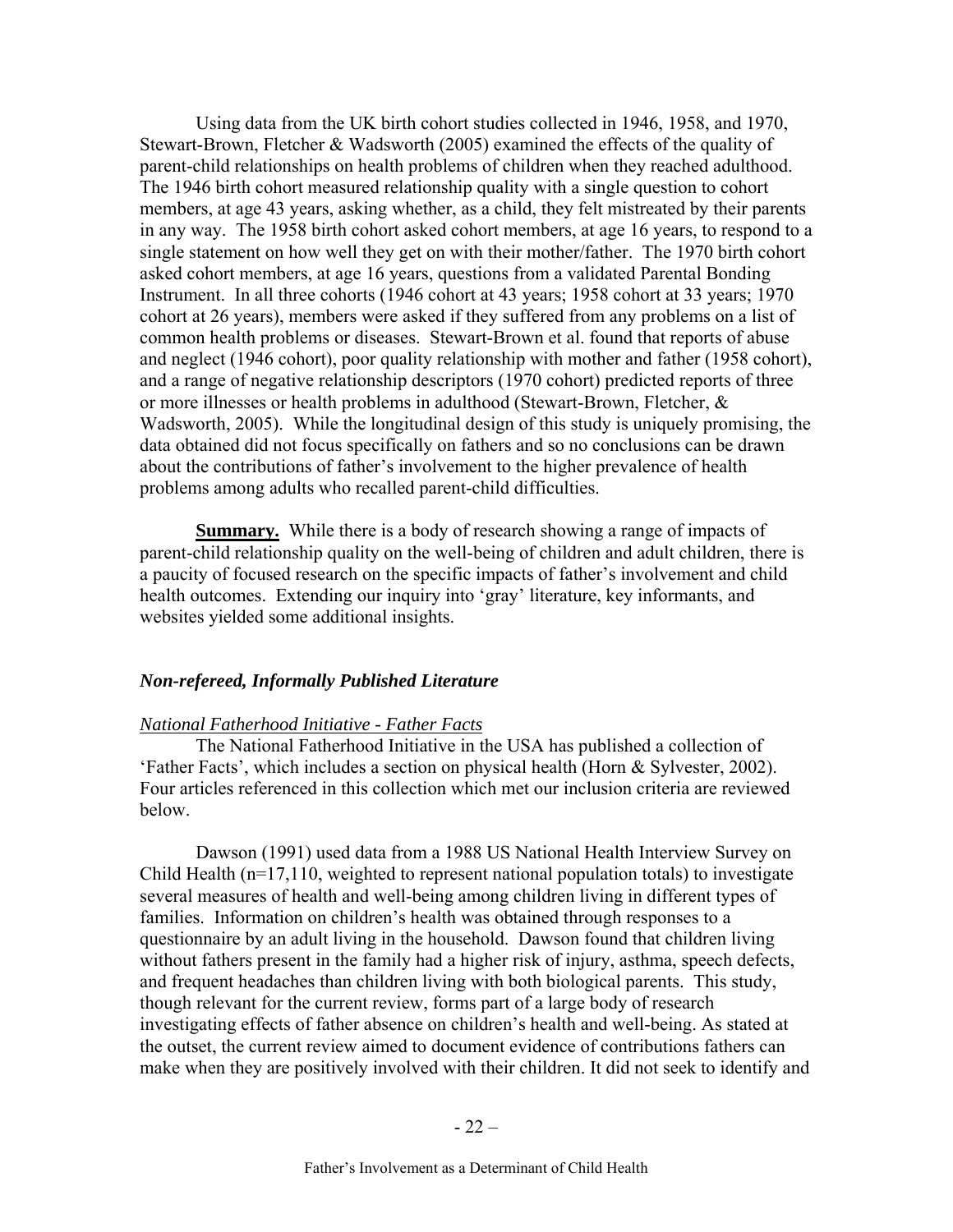review studies showing what can happen to children when fathers are not present in the family.

Gaudino, Jenkins, and Rochat (1999) evaluated father's name reporting on birth certificates as a paternity measure and risk for infant mortality, calculating relative risks for 38,493 infants in the state of Georgia with no father's names in comparison to 178,100 infants with their father listed. Compared with those listing father's names, women not listing father's names were more likely to: be unmarried; under 25 years of age; have 12 or fewer years of education; be African American; have received late or less than adequate prenatal care; have smoked during pregnancy; be primigravid; and to have delivered a low birthweight, premature, and/or small-for-gestational age infant. The relative risk of death in the first year was higher when the father's name was not listed by both unmarried and married mothers, in comparison with married women listing both parent's names. Increased risks remained after stratifying by maternal race, age, adequacy of prenatal care and medical risks, and congenital malformations, birthweight, gestational age, and small-for-gestational age.

The study by Gaudino et al. (1999) offers a promising lead for father's involvement investigators. What is the psychological significance, for the mother and father, or having a father's name designated on a child's birth record? Are fathers more likely to initiate and sustain positive contact with their child if they are named on the child's birth record? Is paternal designation one of the first 'signposts' on a father's journey to become positively involved, and to sustain positive involvement, as their child grows and develops? What is the impact of paternity designation on the child's responsiveness to the father named on their birth record?

Based on the UK Avon Longitudinal Study of Pregnancy and Childhood (n=10,431), a study team (O'Connor, Davies, Dunn, Golding, and ALSPAC Study Team, 2000) investigated whether family type and psychosocial risks indexed by family type were systematically associated with differences in health outcomes in children. Outcomes of interest included: burns/scalds; falls; swallowing an object; and illness requiring medication. These outcomes were assessed through mother's responses to questionnaires. The study team found that at two years of age, children in single-parent, stepfather, or stepmother families were disproportionately likely to experience accidents, receive medical treatment for physical illnesses, or be hospitalized or receive attention from a hospital doctor for an injury or illness. The study team concluded that the mediating processes in this relationship are not entirely attributable to social class differences connected to family type and may instead be associated with a range of psychosocial risks (i.e., child temperament, exposure to stressful live events, and maternal life history risks) that are more frequently found in single-parent families and stepfamilies, compared with dual-parent or non-step-families.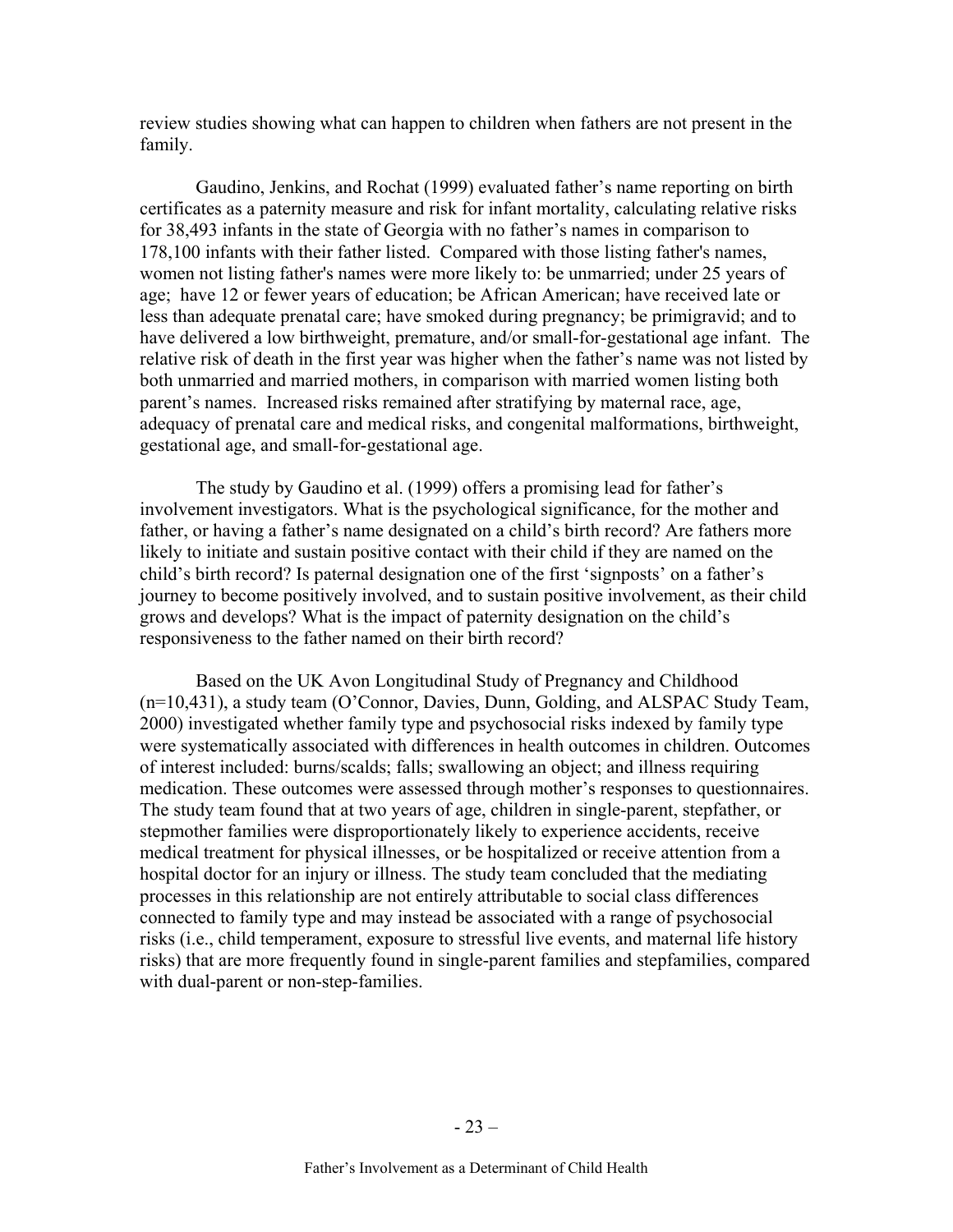### *The Father Involvement Initiative – Ontario Network*

The Father Involvement Initiative – Ontario Network commissioned two significant research papers: The Effects of Father Involvement: A Summary of the Research Evidence (Allen & Daly, 2002) referred to in the introduction to the current report; and Status of Research on Fathers in Canada (2002).

The review by Allen and Daly (2002) provides an overview of the many domains - both for children and fathers - affected by father involvement. Despite the broad crosssection of outcomes identified, however, the domains of child's health or father's health remain absent, presumably reflecting a dearth of research investigating this connection.

Dubeau (2002) used a population health perspective for classifying fatherhood research in Canada, with a focus on "health promotion data, specifically with regard to the health of men and children" (Dubeau, 2002, p. 19). Dubeau commented that "the research relating to fathers is rather scarce" and noted that "none of the studies analysed described the health of fathers. It would be useful to compare health between fathers and men without children. Moreover, from a generative perspective of paternity, it may be appropriate to investigate the link between paternal involvement and paternal health" (ibid., p. 20).

Dubeau comments that "one cannot deny the impact of father involvement on the child's development. In fact, this concern is evident…the challenge lies in identifying the strategies that would allow fathers to fully exercise their role in order to contribute to their child's optimal health and development" (ibid., p. 21). Thus Dubeau conflates the concepts of child development and child health, which is a tenuous proposition both conceptually and for the kinds of refinements in measurement that are urgently needed in this field of inquiry.

Dubeau classified Canadian research on father's involvement according to its focus on one or several determinants of health. She found that research most often considered two major health determinants; namely, personal health practices and coping strategies (29 studies) and gender (25 studies). Although she provides a brief discussion of the literature focusing on each determinant, she reports no literature which extends this framework to look at health outcomes among children in the same study. Without measures of health outcomes in studies of the effects of father's involvement, and without measures of father's involvement in studies of health outcomes, links between the two constructs can at best be hypothesised based on the 'theoretical blurring' of the boundaries between the two fields alluded to elsewhere in this report. Nevertheless, Dubeau's synthesis of research is of interest. For example, she reported evidence that the development of "children who live in privileged socioeconomic families exceed those of less privileged children" (ibid., p. 22) and that paternal involvement in the family reduces economic stress. She identified three studies of the effect of social status on child adjustment, and found effects of social status on education and resiliency, although she did not report the effects of social status on health outcomes. She identified a few studies looking at the effects of employment and working conditions on work-life balance, and effects associated with paternal unemployment, but not on health outcomes.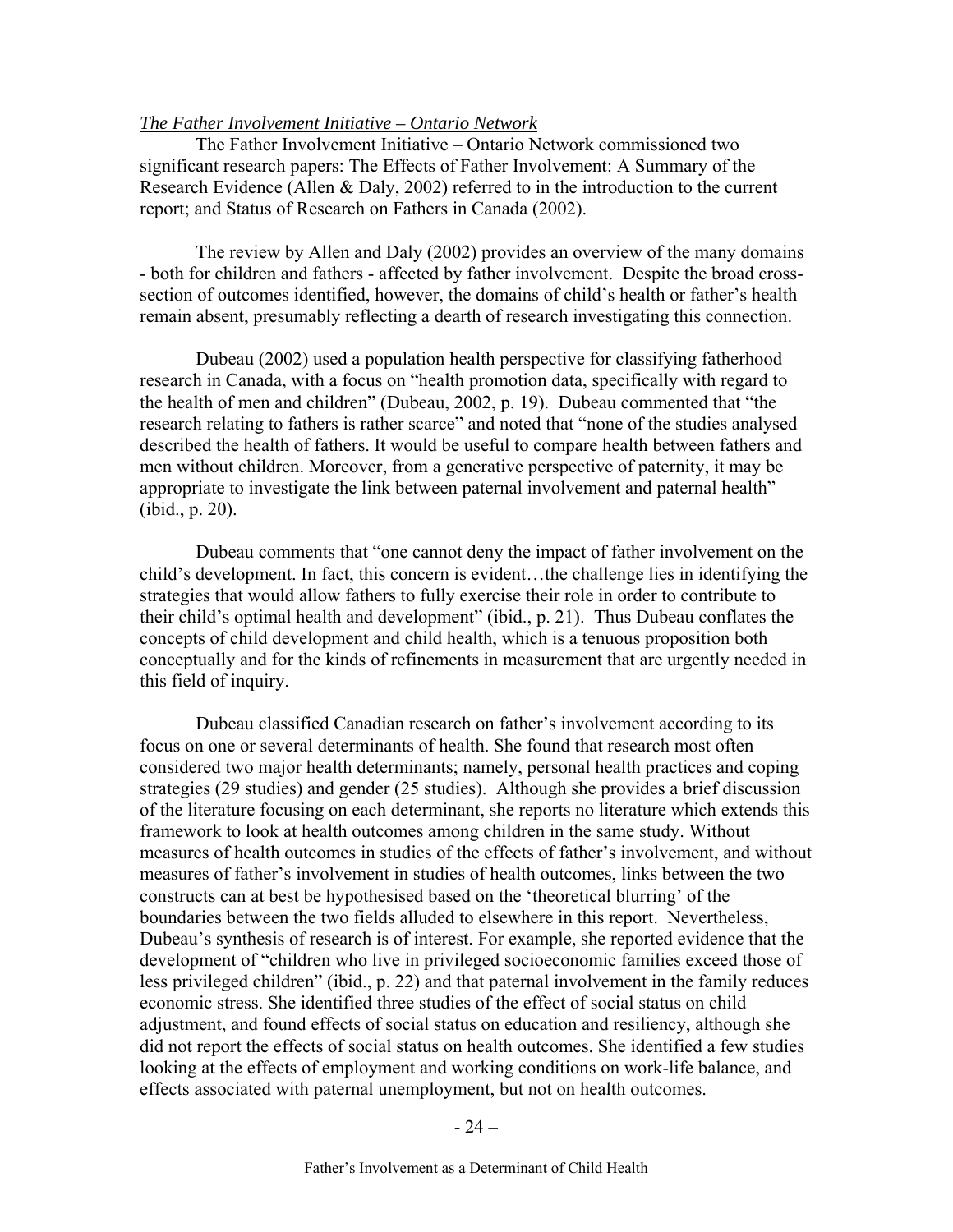Dubeau included studies focusing on interactive and relational characteristics related to competence in parents, and found a number of aspects of competency examined in the literature, but again reported no health outcomes associated with any of these measures. She identified ten studies conducted with samples of infants and pre-school children, focusing on parent's interactive or relational characteristics that were associated with the child's adjustment – but again with no inclusion of health outcomes.

Dubeau reported on studies examining the role father's involvement plays in health care experiences and in caring for sick family members. For example, one study found that mothers who have their spouse's support require fewer medical interventions during delivery (Fox & Worts, 1999). Other studies looked at the potential impacts and perceptions of various health and health care situations. Dubeau identified multiple studies exploring the role of fatherhood in social and legal processes (i.e., divorce, separation, meditation, child custody), but identified no articles relating to health outcomes directly. Dubeau also identified studies comparing father's involvement across cultures, but again with no mention of health outcomes.

Dubeau summarizes her review with the comment that a population health approach allows "us to go beyond the traditional indicators of mortality and morbidity (for which very few results are available) and move towards indicators of well-being and adjustment among children and parents" (ibid., p. 26). However, the relationship between father's involvement and the 'traditional indicators' needs to be established and its intricacies illuminated. Without this preliminary clarification, any study of the relationship between father's involvement and the determinants of health is premature.

#### *Key Informants*

Several key informants were asked about their work in the domain of father involvement and their assistance was requested for locating research on the relationship between father involvement and health. These inquiries yielded information on how the role of fathers in child development has garnered the attention of the medical community. Wilson and Bader have written a paper intended to guide physicians in their interactions with new and current dads, to help them understand fatherhood and their role in family and child development. Their work testifies to the growing interest in fatherhood within the health sector, but does not contribute empirical data to advance theory or policy focused on father's involvement and child health.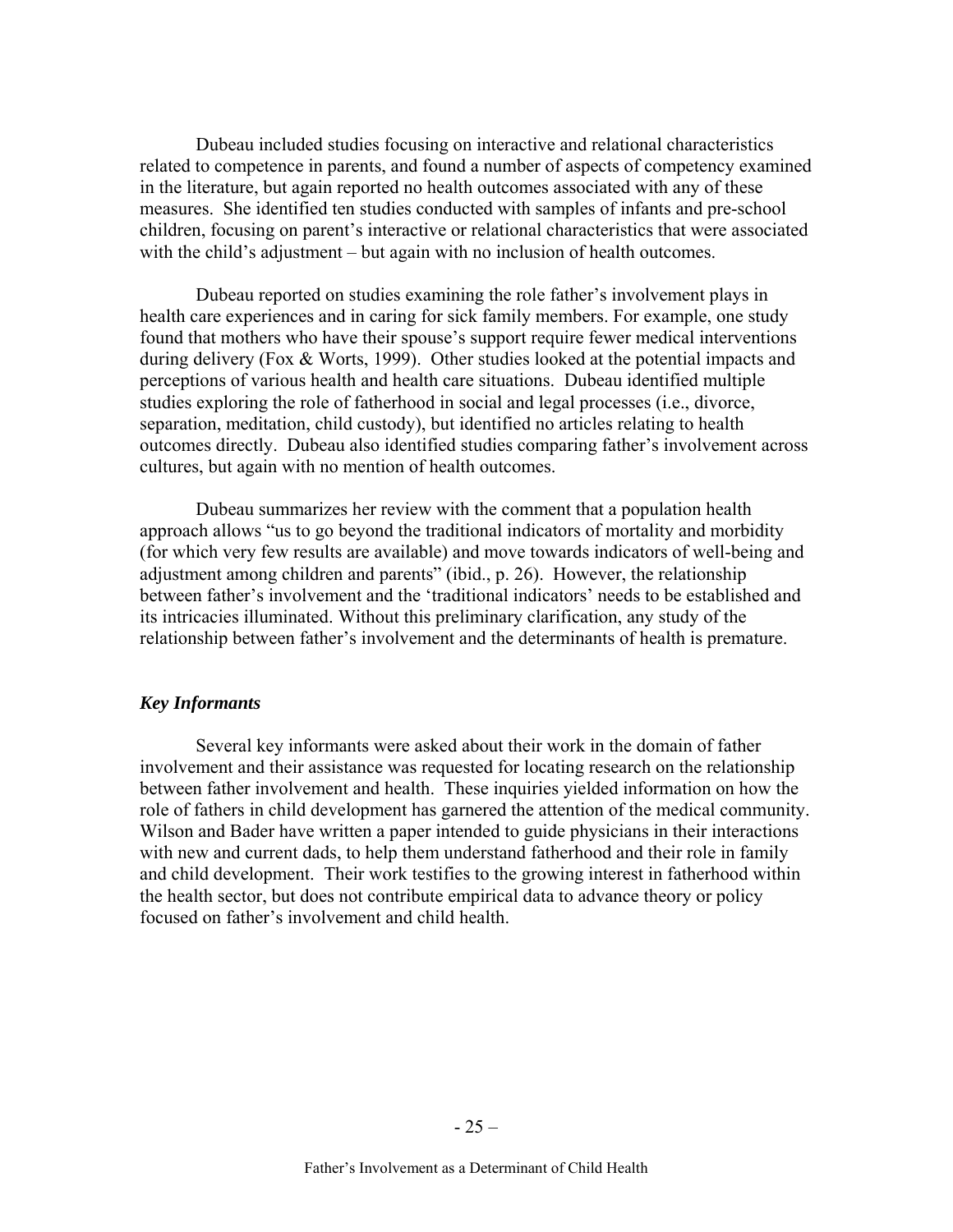### *Fatherhood and/or Men's Health Websites*

Several websites, listed below, were reviewed for information on father involvement and child health. Only three websites yielded references to father involvement (the Men's Project, Men's Health Information and Resource Center). None yielded references specifically to father's involvement and child health.

- Father Involvement Initiative Ontario Network:<http://www.cfii.ca/fiion/>
- Father Involvement Network- British Columbia:<http://www.bccf.bc.ca/fin-bc.htm>
- Canadian Men's Health Network:<http://www.mensnet.ca/>
- European Men's Health Forum: <http://www.emhf.org/>
- European Men's Health Development Foundation:<http://www.emhdf.org/>
- International Society for Men's Health and Gender: <http://www.ismh.org/ismh/index.htm>
- Men's Health Forum (England and Wales):<http://www.menshealthforum.org.uk/>
- Men's Health Forum (Scotland): <http://www.mhfs.org.uk/mhfs/index.php>
- Men's Project (Northern Ireland):<http://www.mensproject.org/>
- Men's Health Information and Resource Center (Australia): <http://menshealth.uws.edu.au/>
- Center for Advancement of Men's Health (Australia): <http://www.mannet.com.au/camh/>
- Men's Health Network (USA): <http://www.menshealthnetwork.org/>

### **Summary of Research Evidence**

Father's involvement has been shown in some studies to have effects on certain outcomes generally considered under the rubric of 'child development.' It should be noted that not all research has borne out hypothesized relationships between father's involvement and child development outcomes. Further, many studies have had methodological limitations particularly in terms of the research samples, measurement of father's involvement (e.g., using satisfaction ratings, adult recollections of father-child relationships), and measurement of outcomes, often using only one score on one survey or assessment tools. A schematic organization of significant findings of positive effects of father's involvement on dimensions of child development is offered in Figure 3.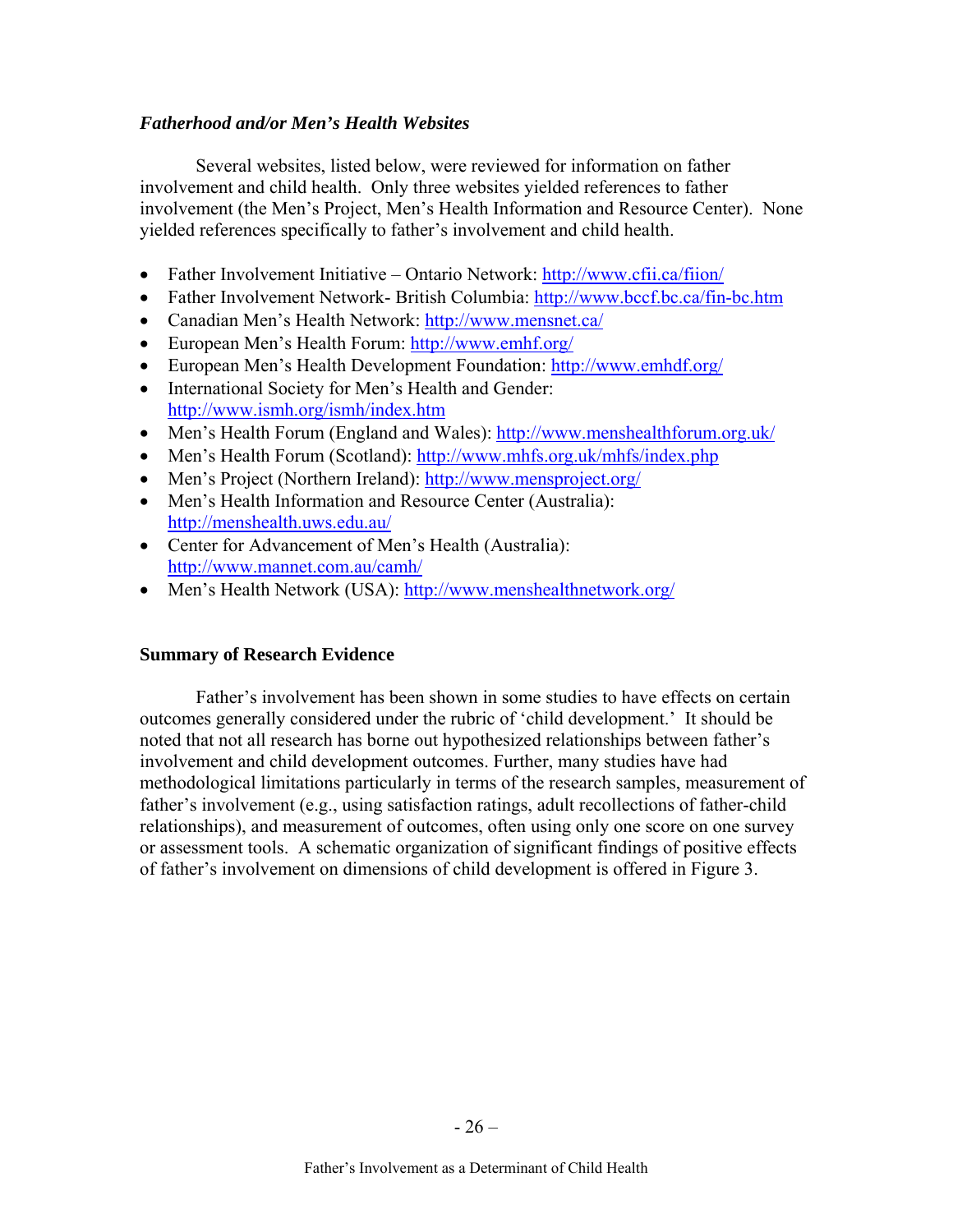### **Figure 3. Research Evidence of Direct Effects of Father's Involvement on Child Development**



As noted at the outset, this review did not set out to identify effects of father's absence on children. However, a sample of research on father's absence that came into view is summarized in Figure 4.

## **Figure 4. Research Evidence of Direct Effects of Father's Absence on Child Development**



Father's Involvement as a Determinant of Child Health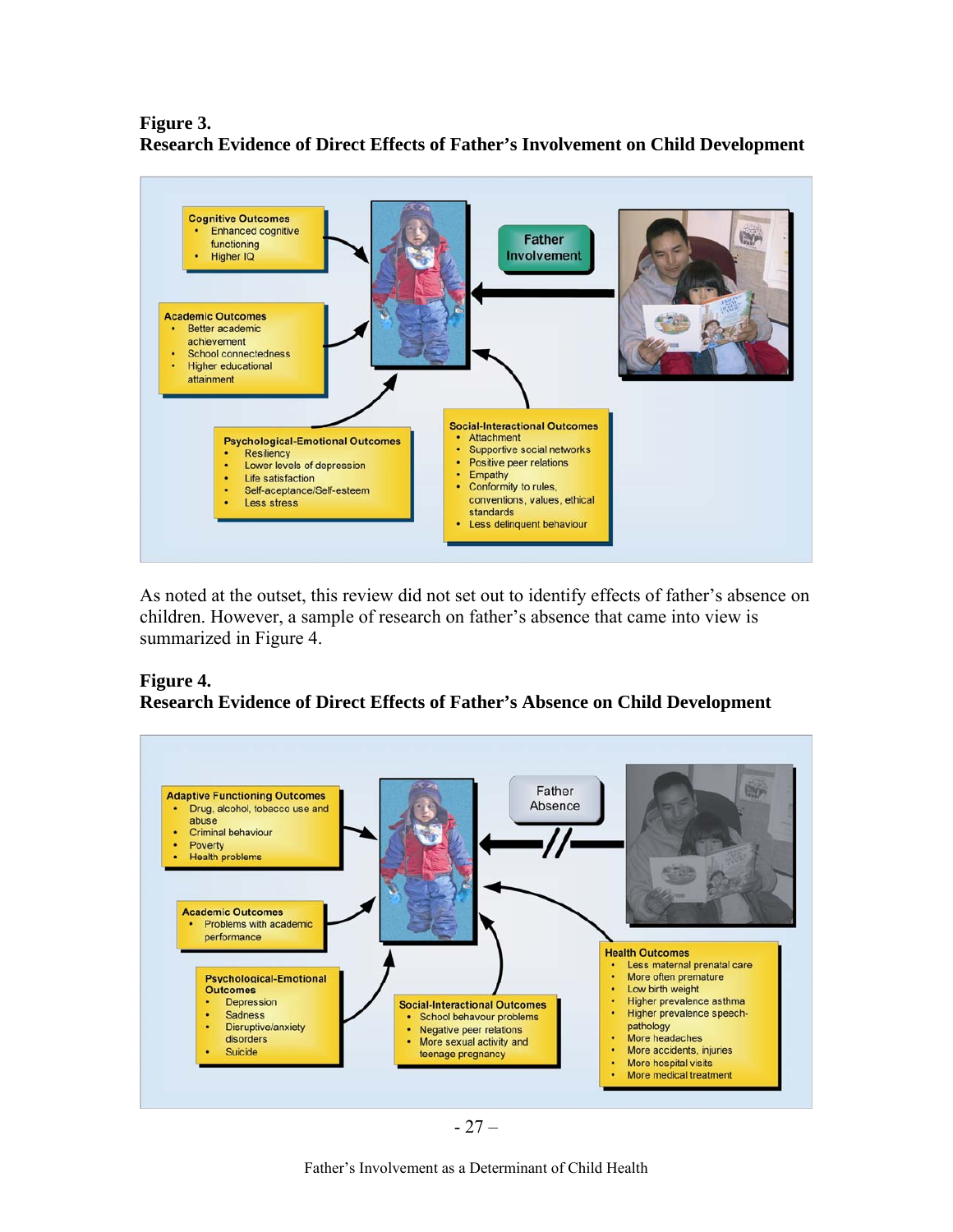Father's involvement with their children has been found in some studies to have a salutogenic effect on father's health and well-being. Evidence that came in to view in this project is summarized in Figure 5.

### **Figure 5. Research Evidence of Direct Effects of Father's Involvement on the Father**

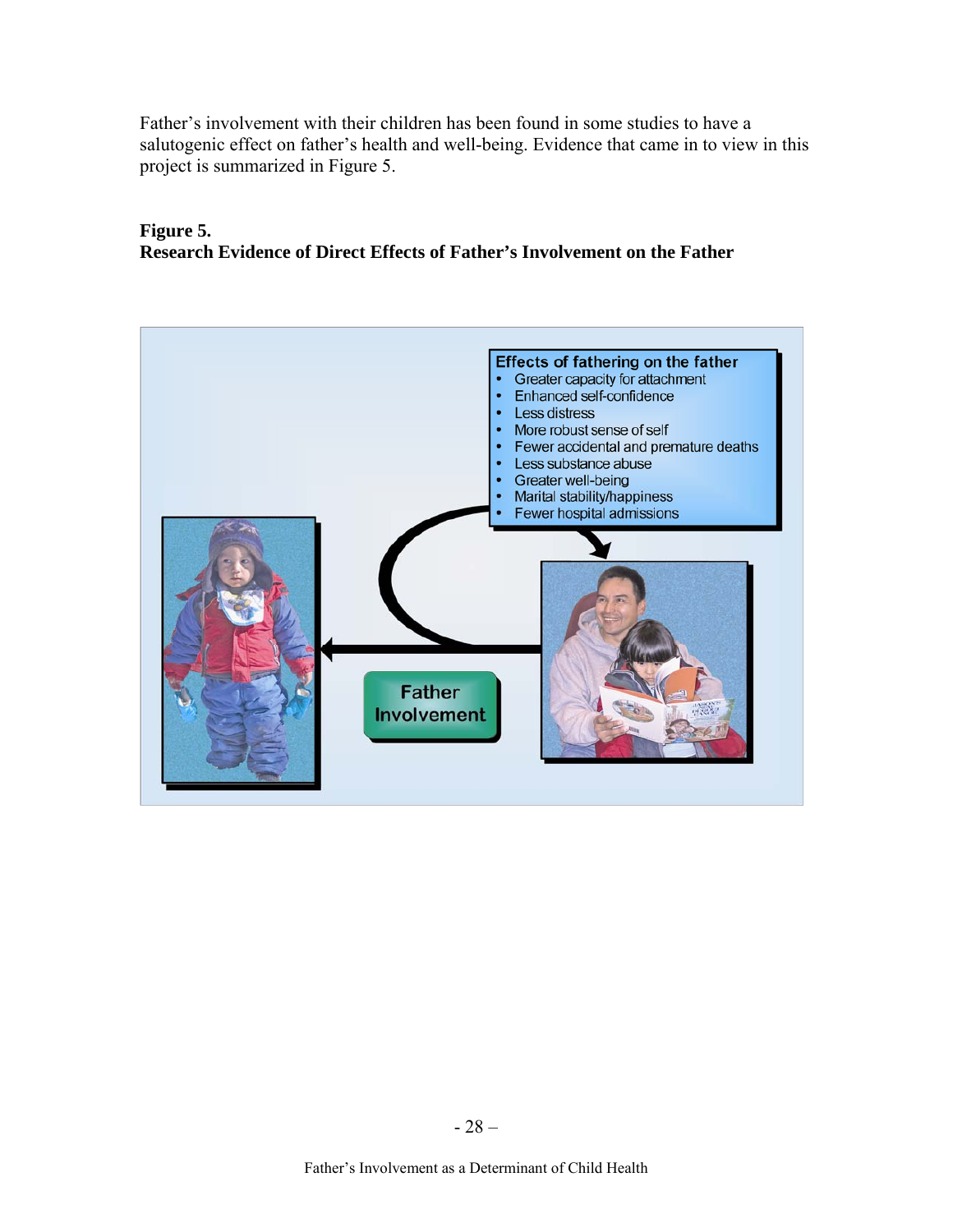#### **A conceptual framework for future research**

The research literature on the effects of father's involvement on father and child outcomes is growing (Allen & Daly, 2002; Horn & Sylvester, 2002; Lamb, 2004). This literature touches on many domains which have been identified as determinants of health. Yet, there is almost no known discussion in theory or research about the possible effects that father's involvement may have on children's or father's health outcomes.

As has been discussed, father's involvement can be incorporated into a number of existing theoretical frameworks in order to generate hypotheses about the roles of fathers in directly and indirectly influencing child health. Research is now needed to explore the pathways for fathers to influence their children's health, the potential strength of these relationships, and factors that can moderate and confound these relationships.

What would be a conceptual framework specifically designed to guide research on how fathers contribute to children's health? The construction of a possible theoretical framework requires making explicit the contexts and pathways by which father involvement may affect child health. The conceptual framework outlined below identifies some of features of an ecological system of core dimensions and dynamics that could be explored in order to investigate both the direct and indirect ways that father's can contribute to children's health and development. As described earlier, the conceptual framework implies a complex system of reciprocally causal processes.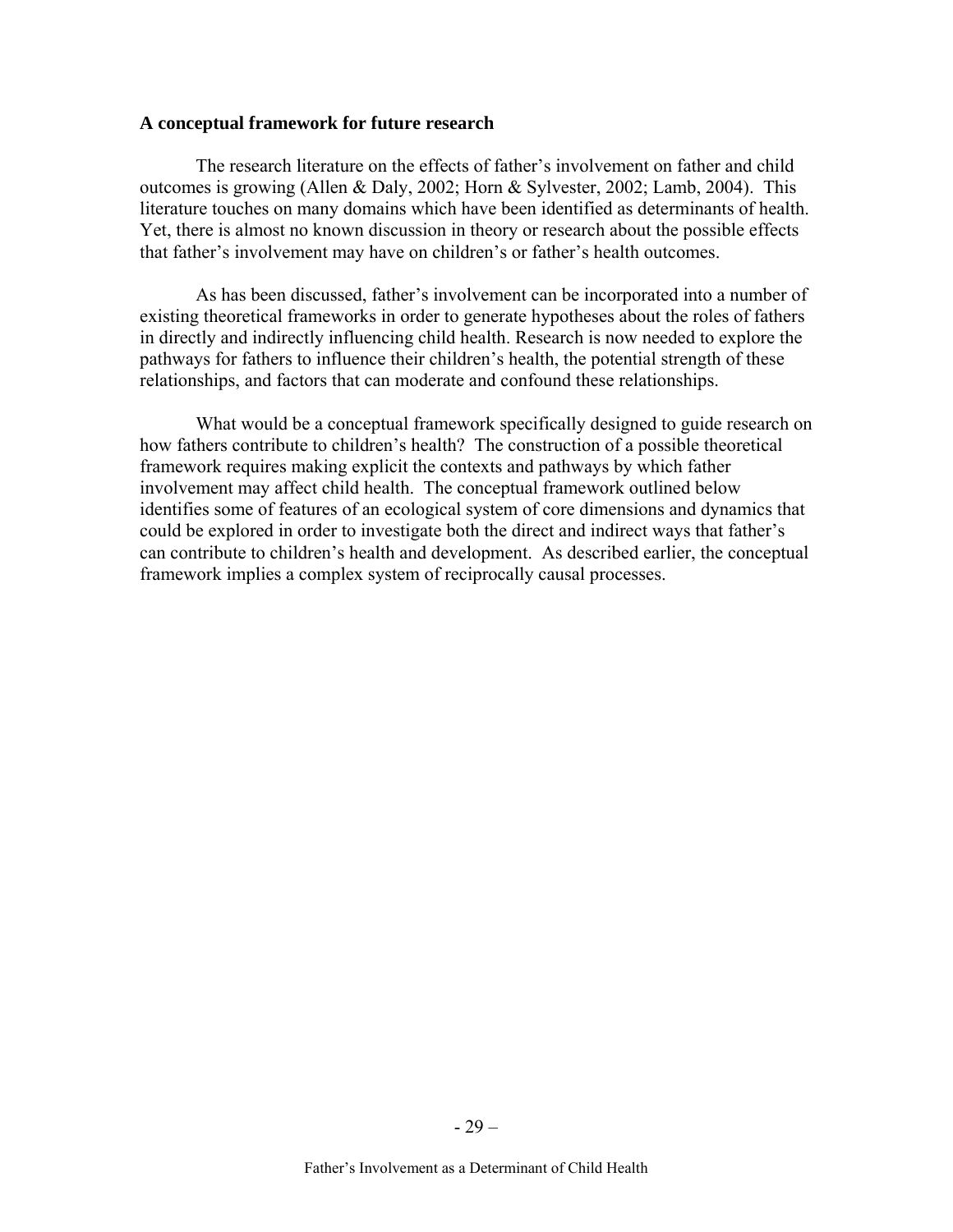### **Figure 6. Reciprocally causal links among health determinants and outcomes of father's involvement**

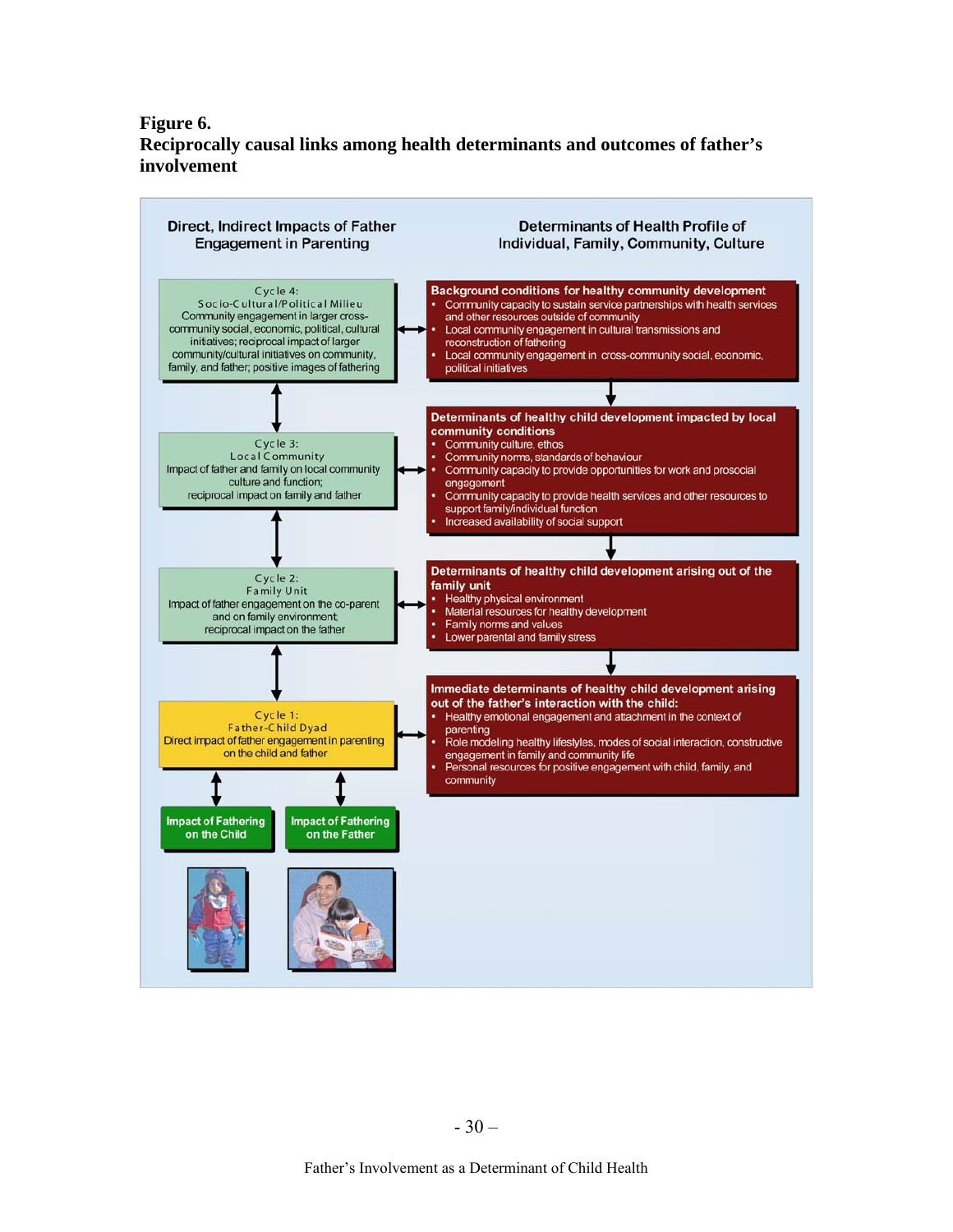Cycle 1, shown on Figure 6, refers to the microsystem involving the father-child dyad encompassing effects of degrees and qualities of father's involvement or father absence upon both the child and the father. This cycle is immediately determined by, and has implications for, father role modeling, personal resources such as learning to engage with a developing child, and personal growth and development.

Cycle 2 involves the effects of the father-child relationship (including lack of engagement) upon the family unit and the family environment. Cycle 2 also encompasses the impact of the family unit on the extent, quality and timing of fatherchild engagement. Cycle 2 has implications for the evolution of the family as a cultural and social unit, and the well-being of the family, for example, in terms of satisfaction, stress, and mutual caring.

Cycle 3 refers to the meso-system, whereby a father's involvement or lack of involvement with his children influences the ways that the community responds to the father and to the family. Cycle 3 also encompasses the ways in which fathers engage (or do not engage) community-level services and supports that can directly (e.g., health clinics) or indirectly (e.g., income generating activities, organizations that provide social support, recreation) contribute to family well-being. Cycle 3 has implications for the level, stability and quality of professional, educational, recreational and social supports available to the family and that are a feature of the child's environment for health and development. Moving outwards, Cycle 3 has implications for social change. Involved fathers can be part of a social movement that alters social constructions of masculinity and father roles in family life. These in turn can alter incentives and demands placed on government and employers to recognize and make provisions for father's involvement in caring for children and in promoting child health.

Cycle 4 involves the ways in which the family impacts and is impacted by the larger social, cultural and political systems that influence opportunities for families and for fathers within families to be effective in caring for their children (e.g., policies, legislation, social institutions, media images of fathers, religious values, and so on. On the right column of Figure 5, it is suggested that patterns of fathering affect the transmission of fathering roles in society as a whole and across time. Optimistically, it seems possible that, given the reverberating impacts of fathering on society and society on fathering, the more that fathers' are seen as being positively involved, and the more that families, communities, and institutions promote opportunities and support for positive father's involvement, the more that father's roles will be recognized and the more that future generations of boys and men come to expect fathers to have a pivotal role in child health and development. From this perspective, society's investments in father's involvement are also investments in children's health and well-being.

The conceptual approach outlined here identifies possible dimensions to investigate in order to identify, measure, and characterize both the direct and indirect ways that father's can contribute to children's health and development as part of a complex system of reciprocally causal processes.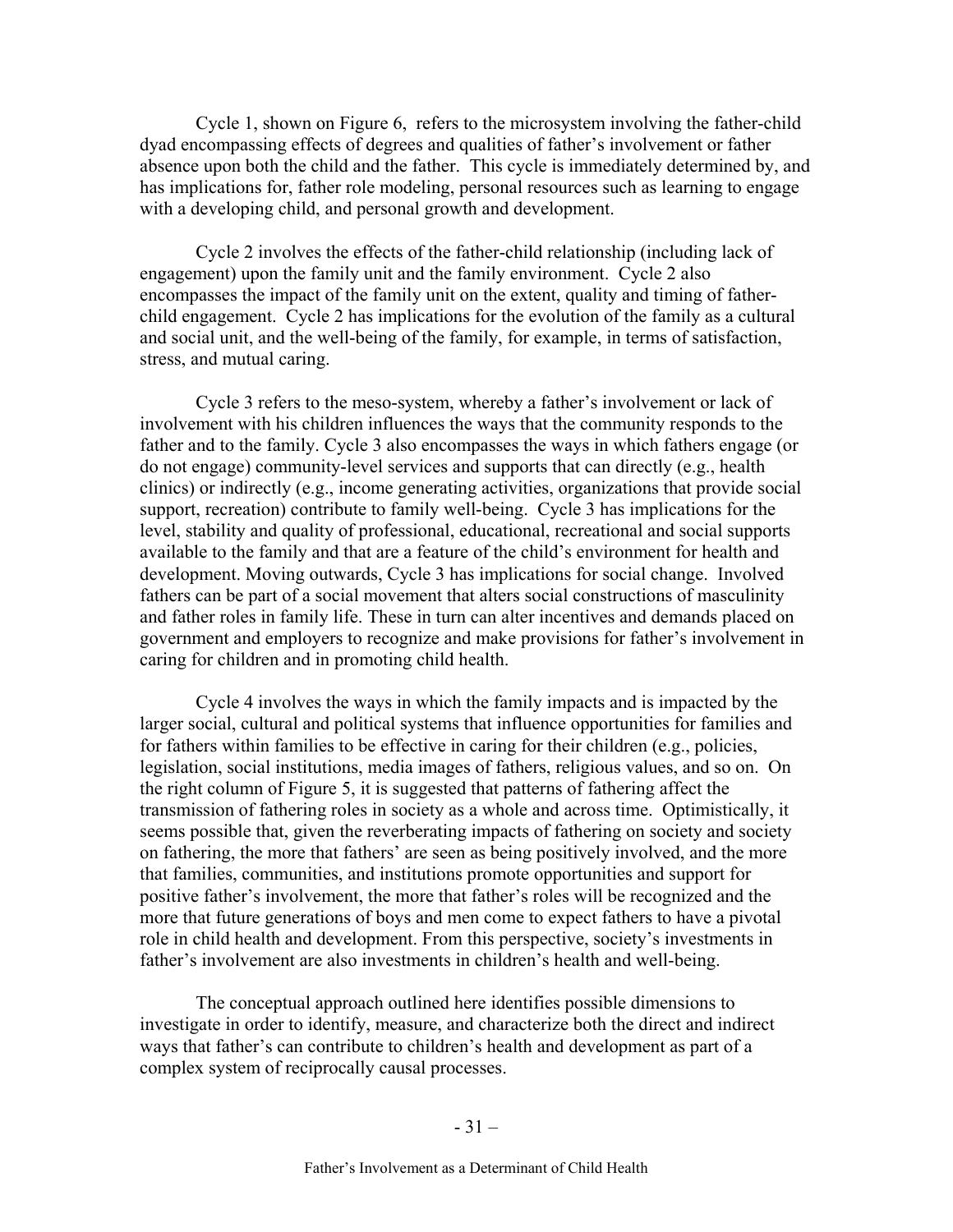### **Conclusion**

While a growing body of research documents father's contributions to children's psycho-social development, research to date has not yielded clear and consistent evidence of links between father's involvement and children's health. Investments in focused research on links between fathers' roles and child health outcomes are urgently needed in order to begin to establish an evidence-based argument for investments in policy reforms and social programs that support father's involvement. This program of research could fruitfully extend existing theoretical models of child health and development as a function not only of biological and constitutional factors but also of the quality of ecological systems in which the child is embedded. This paper argues that father's interactions not only with their child but also with social institutions outside the family create many of the conditions that are considered to be key determinants of health. Conceptual refinements will lead to new developments in measurement constructs and tools that will serve to increase the sensitivity of family systems and child health research to the contributions of fathers. This work in turn will guide efforts to improve child health through policies and programs that promote and reinforce the direct and indirect contributions of fathers to child health outcomes.

### **References**

- Allen, S., & Daly, K. (2002). *The effects of father involvement: A summary of the research evidence.* Father Involvement Initiative - Ontario Network.
- Amato, P. R. (1994). Father-child relations, mother-child relations, and offspring psychological well-being in early adulthood. *Journal of Marriage and the Family, 56*, 1031-1042.
- Ball, J., & George, R. (2007). Policies and practices affecting Aboriginal fathers' involvement with their young children. Chapter in J.P. White, P. Maxim, & D. Beavon (Eds.) *Aboriginal Policy Research in Canada,* Vol. 3. Thompson Educational Press.
- Booth, A. & Brouter, A.C. (1998). *Men in families.* London: Lawrence Erlbaum.
- Bronfenbrenner, U. (1979). *The ecology of human development: experiments by nature and design*. Cambridge, MA: Harvard University Press.
- Coombs, R. H., & Landsverk, J. (1988). Parenting styles and substance use during childhood and adolescence. *Journal of Marriage and the Family, 50*(2), 473-482.
- Dawson, D. A. (1991). Family structure and children's health and well-being: Data from the 1988 National Health Interview Survey on Child Health. *Journal of Marriage and the Family, 53*(3), 573-584.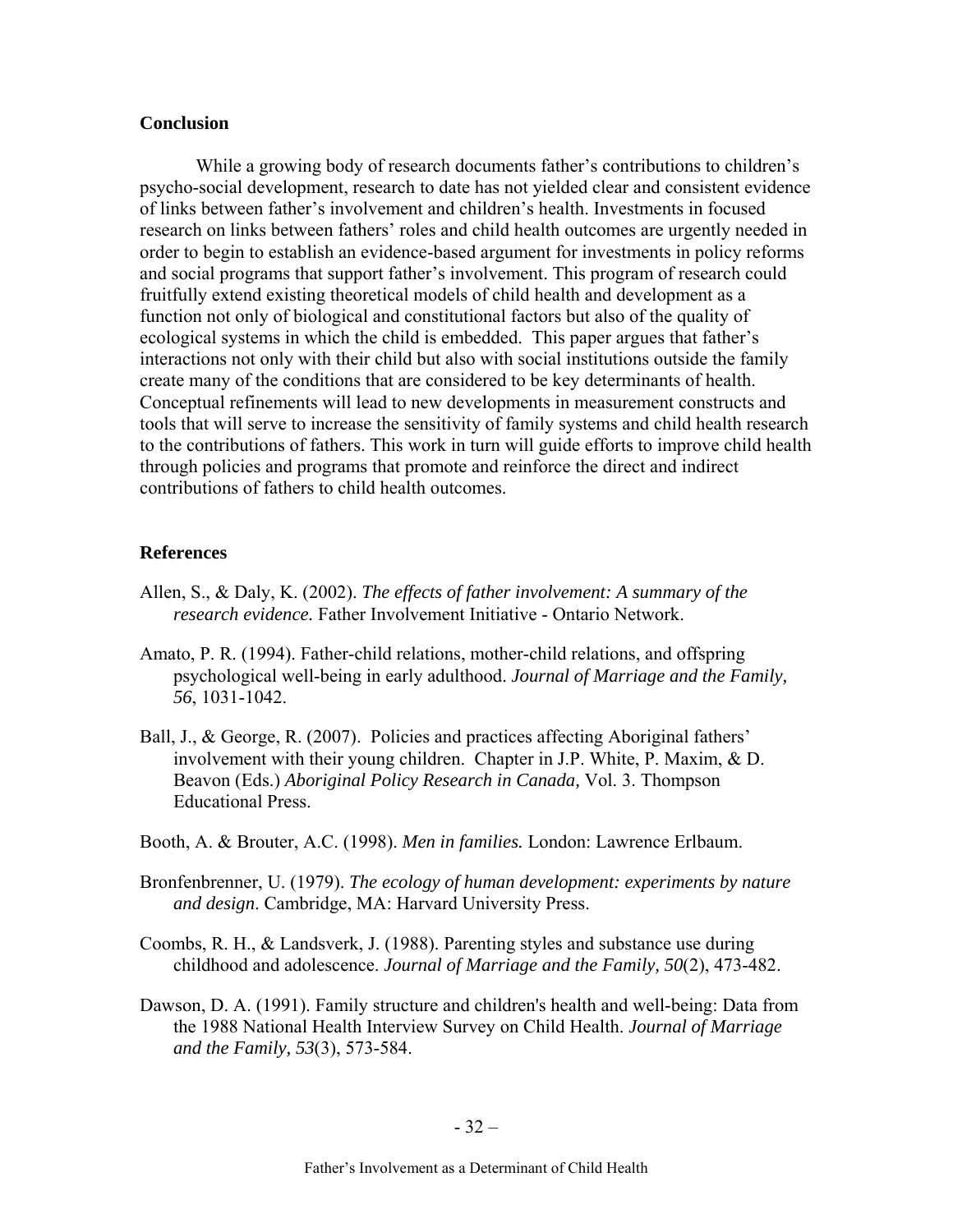- Day, R. D., & Lamb, M. E. (Eds.). (2003). *Conceptualizing and measuring father involvement.* Lawrence Erlbaum Associates.
- DeNavas-Walt, C., Proctor, B. D., & Lee, C. H. (2005). *Income, poverty, and health insurance coverage in the United States: 2004.* No. Current Population Reports, p. 60-229). Washington, DC: US Department of Commerce, Economics and Statistics Administration, US Census Bureau.
- Dubeau, D. (2002). *Status of the research on fatherhood in Canada.* Father Involvement Initiative - Ontario Network.
- Earls, F. & Carson, M. (2001). The social ecology of child health and well-being. *Annual Reviews of Public Health, 22*, 143-166.
- Eggebeen, D. J., & Knoester, C. (2001). Does fatherhood matter for men? *Journal of Marriage and Family, 63*, 381-393.
- Evans, V. J. (2004). Foreword. In R. D. Day, & M. E. Lamb (Eds.), *Conceptualizing and measuring father involvement* (pp. ix-xiii). Mahwah, New Jersey: Lawrence Erlbaum Associates.
- Flouri, E., & Buchanan, A. (2003). The role of father involvement in children's later mental health. *Journal of Adolescence, 26*(1), 63.
- Fox, B., & Worts, D. (1999). Revisiting the critique of medicalized childbirth A contribution to the sociology of birth. *Gender & Society, 13*(3), 326-346.
- Gaudino, J. A., Jenkins, B., & Rochat, R. W. (1999). No fathers' names: a risk factor for infant mortality in the State of Georgia, USA. *Social Science & Medicine, 48*, 253- 265.
- Greene, A. D., & Moore, K. A. (2000). Non-resident father involvement and child wellbeing among young children in families on welfare. *Marriage & Family Review, 29*(2/3), 159-180.
- Harris, K. M., Furstenberg, F. F., & Marmer, J. K. (1998). Paternal involvement with adolescents in intact families: The influence of fathers over the life course. *Demography, 35*(2), 201-216.
- Hertzman, C., & Siddiqi, A. (2000). Health and rapid economic change in the late twentieth century. *Social Science and Medicine, 51*, 809-819.
- Horn, W. F., & Sylvester, T. (2002). *Father Facts* (4th edition) National Fatherhood Initiative.
- Keating, D.P., & Hertzman, C. (1999). *Developmental health and the wealth of nations: Social, biological and educational dynamics.* New York: Guilford Press.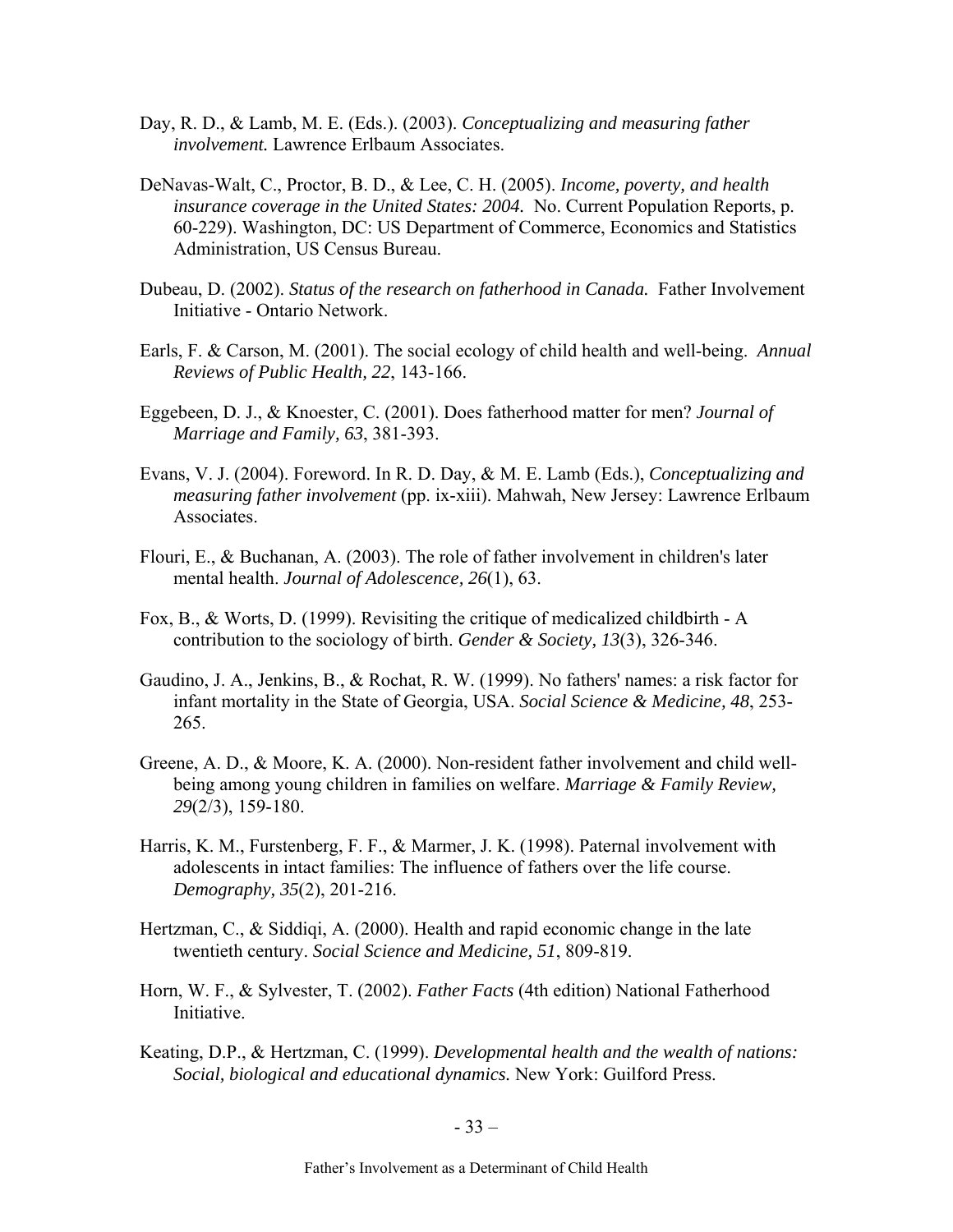- Kuh, D., & Wadsworth, M.E.J. (1989). Parental height, childhood environment, and subsequent height in a national birth cohort. *International Journal of Epidemiology, 18,* 663-668.
- Lamb, M. E. (Ed.). (2004). *The role of the father in child development* (4th Edition). Hoboken, NJ: John Wiley & Sons.
- McLanahan, S., & Sandefeur, G. D. (1994). *Growing up with a single parent: What hurts, what helps.* Cambridge, MA: Harvard University Press.
- Montgomery, S.M., Bartley, M.J., Cook, D.G. et al. (1996). Health and social precursors of unemployment in young men in Great Britain. *Journal of Epidemiology and Community Health, 50*, 415-422.
- Montgomery, S.M., Bartley, M.J., & Wilkinson, R.G. (1997). Family conflict and slow growth. *Archives of Diseases of Childhood, 77,* 326-330.
- Moore, T. (2004). Predictors of urban fathers' involvement in their child's health care. *Pediatrics, 113*(3), 574-80.
- Mosley, J., & Thompson, E. (1995). Fathering behaviour and child outcomes: The role of race and poverty. In W. Marsiglio (Ed.), *Fatherhood: Contemporary theory, research, and social policy* (pp. 148-165). Thousand Oaks, CA: Sage.
- Nord, C. W., & West, J. (2001). *Fathers' and mothers' involvement in their children's' schools by family type and resident status* No. NCES 2001-032). Washington, DC: US Department of Education, National Center for Education Statistics.
- O'Connor, T. G., Davies, L., Dunn, J., Golding, J., & ALSPAC Study Team. (2000). Distribution of accidents, injuries, and illnesses by family type. *Pediatrics, 106*(5), 68.
- Public Health Agency of Canada. (2003). Determinants of health. Retrieved 08/15, 2006, from http://www.phac-aspc.gc.ca/ph-sp/phdd/determinants/index.html#determinants
- Rubenstein, J. L., Halton, A., Kasten, L., Rubin, C., & Stechler, G. (1998). Suicidal behaviour in adolescents: stress and protection in different family contexts. *American Journal of Orthopsychiatry, 68*, 274-284.
- Russek, L. G., & Schwartz, G. E. (1997). Perceptions of parental caring predict health status in midlife: A 35-Year follow-up of the Harvard Mastery of Stress Study. *Psychosomatic Medicine, 59*(2), 144-149.
- Sampson, R. J., & Laub, J. H. (1994). Urban poverty and the family context of delinquency: A new look at structure and process in a classic study. *Child Development, 65*, 523-540.